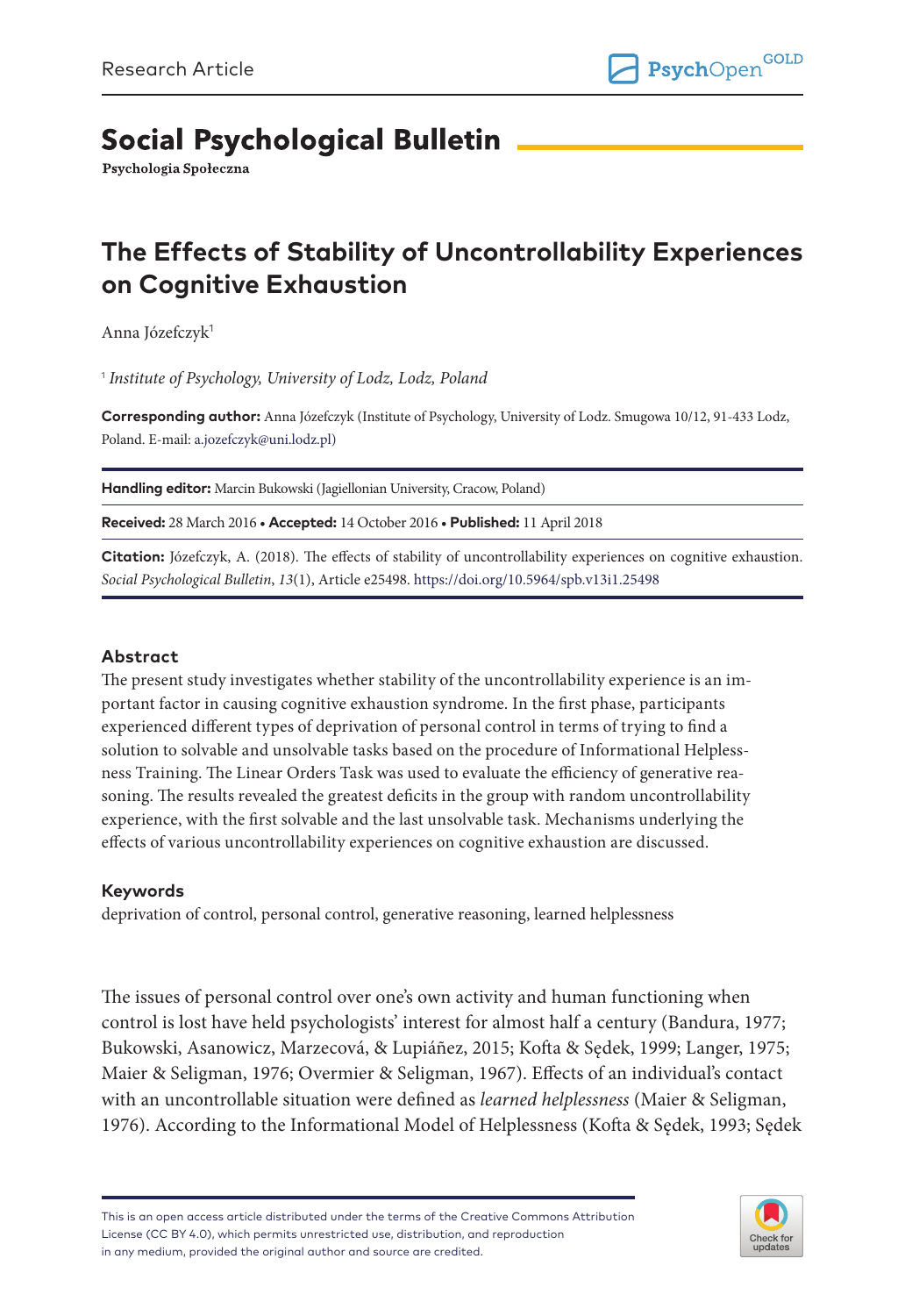& Kofta, 1990; Sędek, Kofta, & Tyszka, 1993), the mechanism of the syndrome's genesis lies in an ineffective cognitive effort made by an individual who faces a problem situation. The authors assume that people tend to become engaged in a systematic mental activity when they face problem solving situations. Such an activity consists mainly of generating hypotheses regarding effective activities and testing these hypotheses in the light of incoming data. When a situation is controllable, one reduces the initial uncertainty about its solution while coping with it, and he or she finds an adequate solution by means of eliminating subsequent hypotheses. In a situation of no control, when finding a solution is impossible, this activity is in vain and an individual experiences non-reducible cognitive entropy. A prolonged cognitive effort that does not lead to real progress in problem solving results in a transition to a new psychological state that is defined as *cognitive exhaustion* (Sędek & Kofta, 1990). The basic feature of this state lies in the deterioration of constructive and integrative mental processing. To put it differently, in subsequent controllable tasks, an individual displays deficits in generative reasoning, a typical example of which is the ability to create mental models (Halford, 1993; Johnson-Laird, 1983). Creating a mental representation of a problem situation requires systematic integration of the incoming data, and this ability appears to be impaired after having experienced helplessness training (Sędek & von Hecker, 2004; von Hecker & Sędek, 1999). It is related to a gradual decrease in cognitive resources while an uncontrollable situation is lasting (Kofta, Narkiewicz-Jodko, & Kobylinski, 2011; McIntosh, Sędek, Fojas, Brzezicka-Rotkiewicz, & Kofta, 2005). The state of cognitive exhaustion does not mean a total inability to cope with any type of problems. The deficits become apparent only in new and difficult situations that demand nonstandard and flexible ways of coping (Sędek & Kofta, 1990). The so called "plan B", which is used by persons who have experienced helplessness training and which consists of using activity procedures that were acquired and established earlier, guarantees efficiency in simple tasks. This is confirmed by results of studies in which syllogisms, the double task paradigm, or Oberauer's task were used (McIntosh et al., 2005). Apart from the described cognitive deficits, a motivational deficit also accompanies cognitive exhaustion. What occurs after helplessness training is cognitive demobilization, i.e., lowered motivation to mental effort (Kofta & Sędek, 1993).

Studies to date have indicated that the state of cognitive exhaustion is a result of a long-lasting and stable uncontrollability experience. In most cases, helplessness training is referred to as the constant contact of an individual with an uncontrollable situation, which is realized in experimental studies as the procedure in which an examinee is given unsolvable tasks only (Kofta & Sędek, 1993; Maier & Seligman, 1976; von Hecker & Sędek, 1999). Thus, the situation subjected to analysis is the one in which the experiences of an individual are only the sum of totally ineffective reactions. It seems, however, that in everyday functioning, people's contact with uncontrollable situations is not always so unambiguous and does not consist exclusively of experiencing the inefficiency of their activities. Therefore, the question arises of whether an unstable experience of uncontrollability leads to a state of cognitive exhaustion as well. It may be hypothesized that a situ-

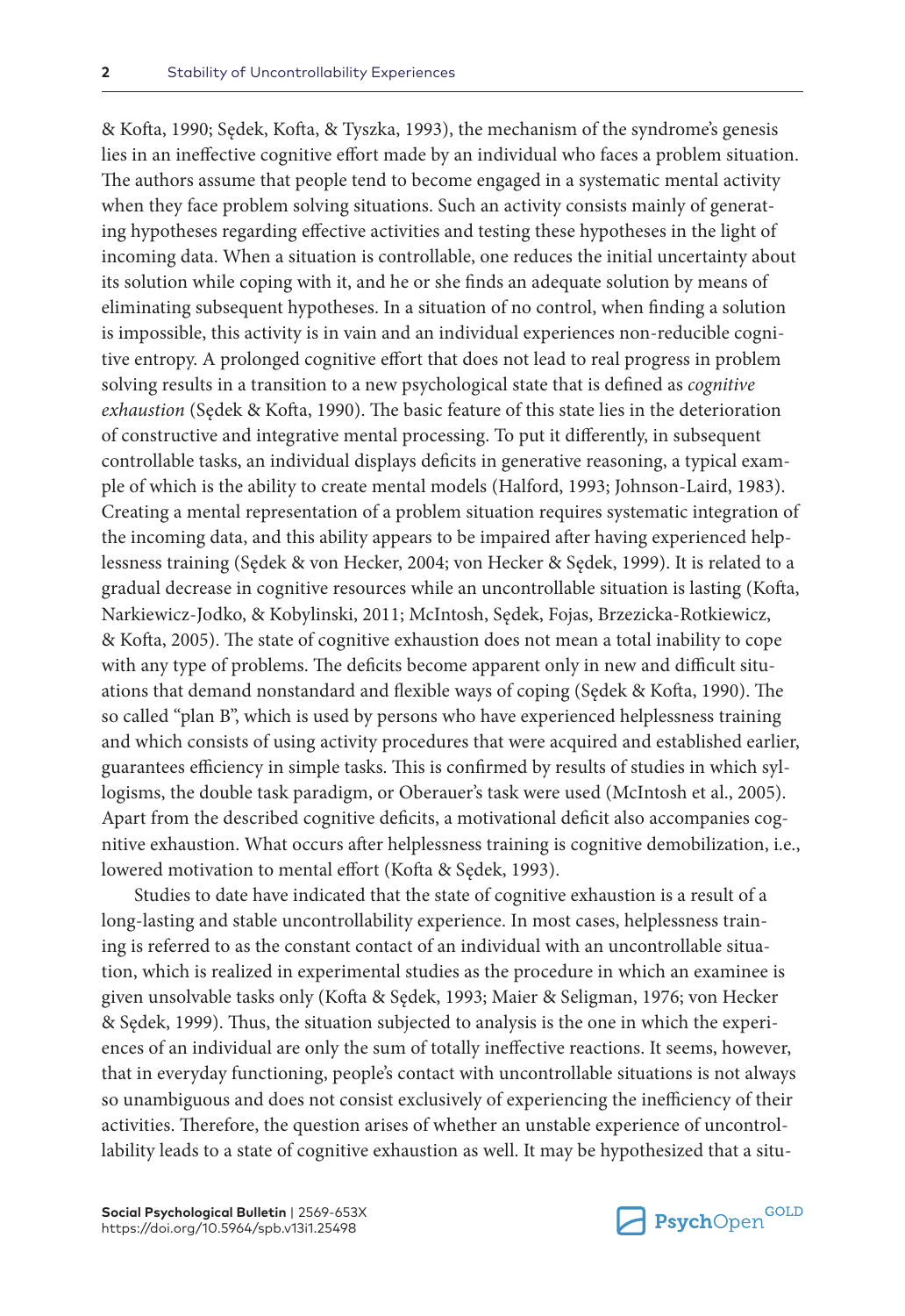ation in which a person experiences solvable and unsolvable tasks alternately, and thus forms a conviction about the efficiency of his/her activities, but soon after this conviction is negated with no objective reason, and the process is repeated several times, leads to dynamic fluctuations in a sense of self-efficacy. An intriguing question refers to a relation between the lack of conviction about the efficiency of one's cognitive effort, which occurs in the classic helplessness training, and a total instability of this conviction. The relations between the stability and uncontrollability have been explored in the context of the moderating effect of attributions on learning helplessness syndrome (Abramson, Seligman, & Teasdale, 1978). It is assumed that attributing helplessness to stable factors leads to chronic deficits and expectancy of a lack of any control in the future, whereas making unstable attributions may not necessarily have detrimental effects on subsequent tasks (Mikulincer, 1988). In line with this perspective, it seems plausible to hypothesize that coping with alternately solvable and unsolvable tasks will enhance the tendency to form unstable attributions and as a result lead to less severe – in comparison to the classic helplessness training – effects of experiencing uncontrollability.

From a different perspective, the situation of random controllability may be interpreted as a source of a high level of self-efficacy uncertainty. Informational Helplessness Training (Kofta & Sędek, 1993) is arranged in such a way that each possible hypothesis formulated to solve the problem received 50% of confirmatory and 50% of disconfirmatory evidence and, as a result, a person is not able to reduce the number of possible solutions and make a distinction between good and bad ideas. Interestingly, when we consider random controllability training from the perspective of the whole task, not just separate series, we can observe a very similar process: coping with solvable series may lead to the conviction that an effective strategy has been found but the same strategy in the subsequent, identically arranged series turns out to be ineffective. What should be taken into consideration is the level of cognitive entropy experienced in such conditions. Sędek and Kofta (1990) used this concept in terms of a degree of uncertainty experienced by a person during a single series in the learning helplessness and from this perspective the classic helplessness training leads to the maximum level of possible entropy. On the other hand, reflecting the entropy from a more systemic view, as was originally defined by Clausius (1865) as the amount of energy within a system, may lead to an assumption that the level of cognitive entropy after the whole helplessness training should not be considered a sum of independent elements, but rather a dynamic interaction between them. As a result, it may be possible that in comparison with the classic procedure, training consisting of both solvable and unsolvable tasks enhances the experience of uncontrollability and results in a higher cognitive entropy, which is perceived as the main determinant of the learned helplessness state (Kofta & Sędek, 1993; Sędek & Kofta, 1990). What may be seen as a less speculative theoretical assumption is that the crucial element of random uncontrollability is the high uncertainty which – according to the entropy model of uncertainty (Hirsh, Mar, & Peterson, 2012) – may be subjectively experienced as anxiety. Studies devoted to the interrelatedness between anxiety and cognitive performance demonstrate the detri-

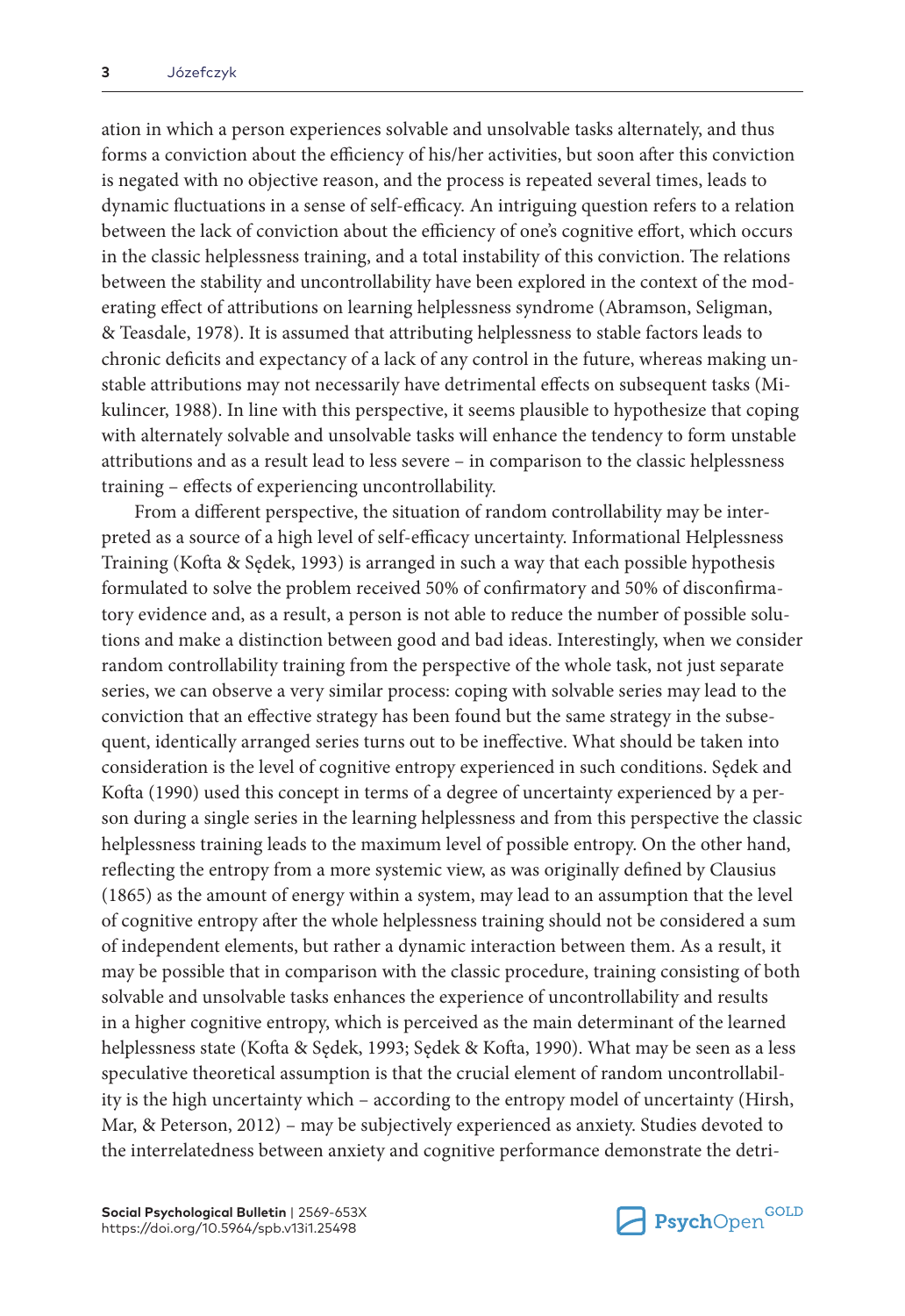mental effect of anxiety on processing efficiency defined as the relationship between performance effectiveness and use of processing resources (Eysenck & Calvo, 1992; Eysenck, Derakshan, Santos, & Calvo, 2007). Derakshan and Eysenck (2009) made an additional assumption that anxiety does not necessarily impair performance effectiveness because of enhanced motivation in anxious individuals to compensate for the adverse effects of anxiety. In terms of cognitive exhaustion, we may expect that random uncontrollability will lead to cognitive deficits with an accompanying higher level of motivation. Taking the approaches presented above together, in the present study we explore the idea that an unstable lack of personal control in comparison with stable deprivation can lead to higher deficits in one's efficiency of generative reasoning.

Moreover, the phenomenon of random uncontrollability experience is worth analyzing in a more detailed way, taking into account conflicting results from the learned helplessness literature on the effects of the presentation order. One strand of research has shown that beginning with a controllable experience leads to proactive interference at the time of subsequent exposure to unsolvable problems and thus it protects against learned helplessness deficits (Seligman & Maier, 1967). Results that confirm the possibility of immunization, as this phenomenon is called, were observed in a wide range of studies (Douglas & Anisman, 1975; Jones, Nation, & Massad, 1977; Seligman, Rosellini, & Kozak, 1975; Warren, Rosellini, Plonsky, & DeCola, 1985). It should be noted that all of these studies were conducted according to the Classic Theory of Helplessness (Maier & Seligman, 1976; Overmier & Seligman, 1967), in which it is assumed that the deficits are caused by noticing during the helplessness training that there is no relation between reaction and reinforcement and by generalizing this expectation to subsequent tasks. According to the Informational Model of Helplessness (Sędek & Kofta, 1990), we may interpret the process of immunization as a sudden loss of control, which due to unknown reasons comes after earlier efficient functioning. In line with this perspective, immunization can lead to cognitive chaos and thus to more severe effects than those observed for a sole uncontrollability experience. Such an effect was obtained in the studies by Wróblewska and Brzezicka (2011), in which the group that had been immunized according to the informational helplessness training procedure scored lower on the test task than the group subjected to the classic helplessness training. Thus, it seems that the mechanism underlying the immunization procedure may not be a proactive interference, as indicated by Seligman and Maier (1967), but rather a retroactive one manifested as problems with the recall of previously learned information due to some newly learned data (e.g., Eakin & Smith, 2012; Unsworth, Brewer, & Spillers, 2013). Those effects are connected with a serial position effect, which was first coined by Herman Ebbinghaus (1885/1964) and which shows the tendency of a person to recall the first (*the primacy effect*) and last (*the recency effect*) items in a series best.

If a delay between the study and test phase is not long, the primacy effect is reduced in favor of the recency one (Knoedler, Hellwig, & Neath, 1999). Such results in terms of helplessness training enhance the importance of the character of the last series that a per-

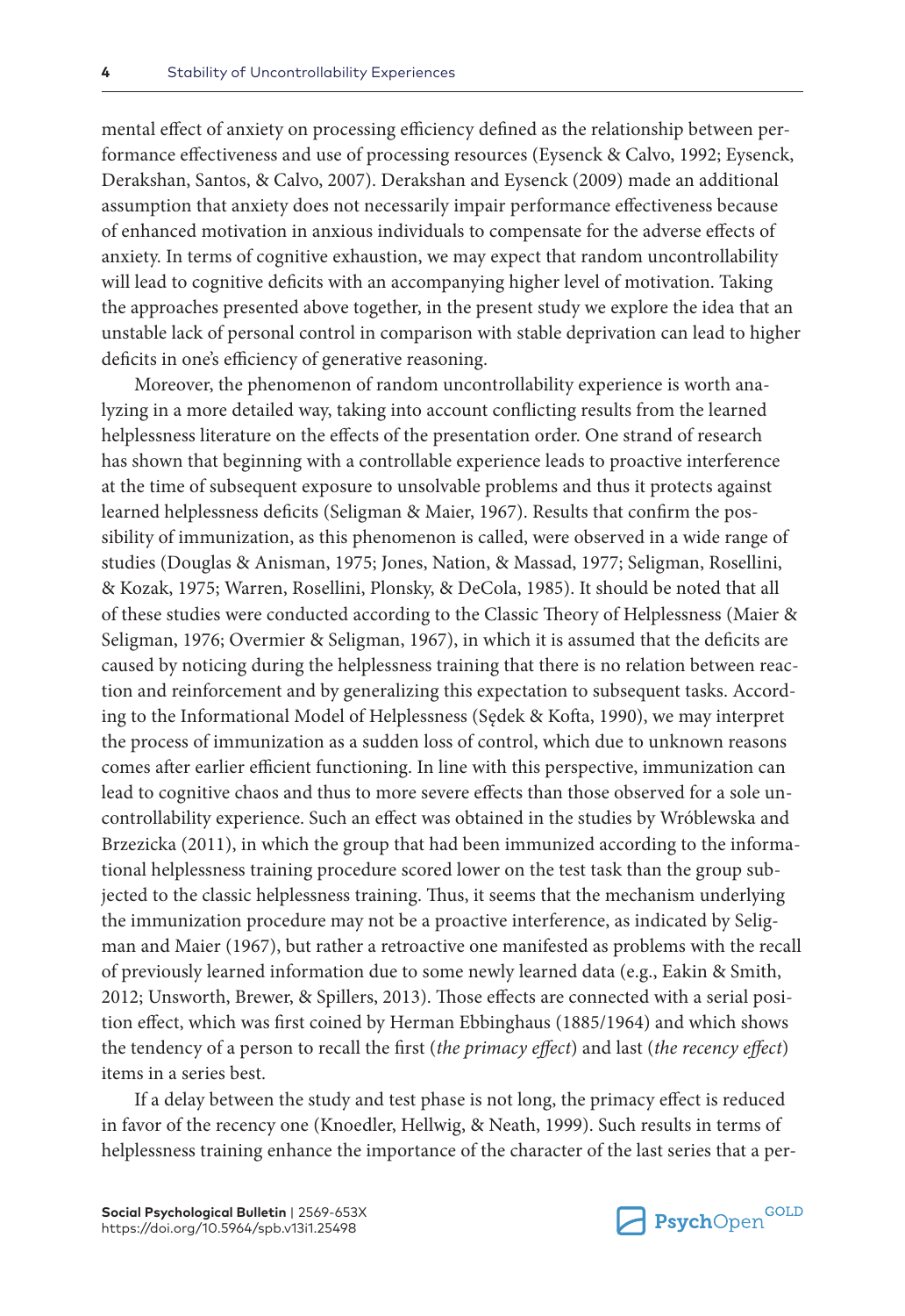son has to deal with. Concerning the immunization procedure, ending the training with an unsolvable task may contribute to a lower sense of self-efficacy and therefore result in a higher performance deficit in subsequent tasks. Studies that demonstrate people's belief that they have a higher level of control in an uncontrollability success than in an uncontrollability failure condition (Griffith, 1977; Tiggemann, 1981) give support to this hypothesis. What is more, this idea seems to be consistent with a different strand of research which has suggested that control restoration, operationalized as an initial contact with an unsolvable task and final contact with a solvable one, may have positive effects on individuals' cognitive efficiency (Bukowski et al., 2015). Research results indicate that a short-term deprivation of control stimulates motivation to restore control and is related to systematic information processing, using more precise strategies of problem solving, and efficiency of attentional control (Pittman & D'Agostino, 1989; Pittman & Pittman, 1980; Wortman & Brehm, 1975). Therefore, it may be predicted that the group that is regaining control in the test task will be characterized by lower cognitive deficits as compared to the group subjected to the classic procedure.

The conclusions presented above should be referred to as the two possible variants of the random procedure: when an individual initially gains a conviction about the efficiency of his/her activity but finally loses it, or when we face the reverse situation. According to the hypothesis that underlies the importance of the recency effect during helplessness training, it may be assumed that if random experience of control is additionally linked to the immunization procedure, the detrimental effects on generative reasoning will be multiplied. Taking into consideration that the uncontrollability factor is predicted to be more important than the effect of control restoration, we expected a random procedure finished by unsolvable series to diminish the positive effect of control restoration and result in greater cognitive deficits in the random restoration group as compared to the restoration group.

We should emphasize that, to date, there has not been any research that directly compares the effects of individual experience with different types of unstable contact with uncontrollability. First, we expected greater deficits in the full deprivation group as compared to the baseline group (Hypothesis 1). Secondly, we assumed that random experiencing of uncontrollability would cause greater deficits than those displayed in the group after the classic helplessness training (Hypothesis 2). We predicted that this rule would apply to both the random immunization group (Hypothesis 3) and the random restoration group (Hypothesis 4). Moreover, some evidence contained in the results of the described studies show that the random immunization group will display a greater performance deficit as compared to the immunization group (Hypothesis 5), and that the random restoration group will display a greater performance deficit as compared to the restoration group (Hypothesis 6). We also decided to examine the efficiency of the immunization and restoration procedures by means of comparing results in these groups with those obtained in the group subjected to the classic helplessness training. We predicted that the immunization group will display greater deficits (Hypothesis 7) and the restoration group will display

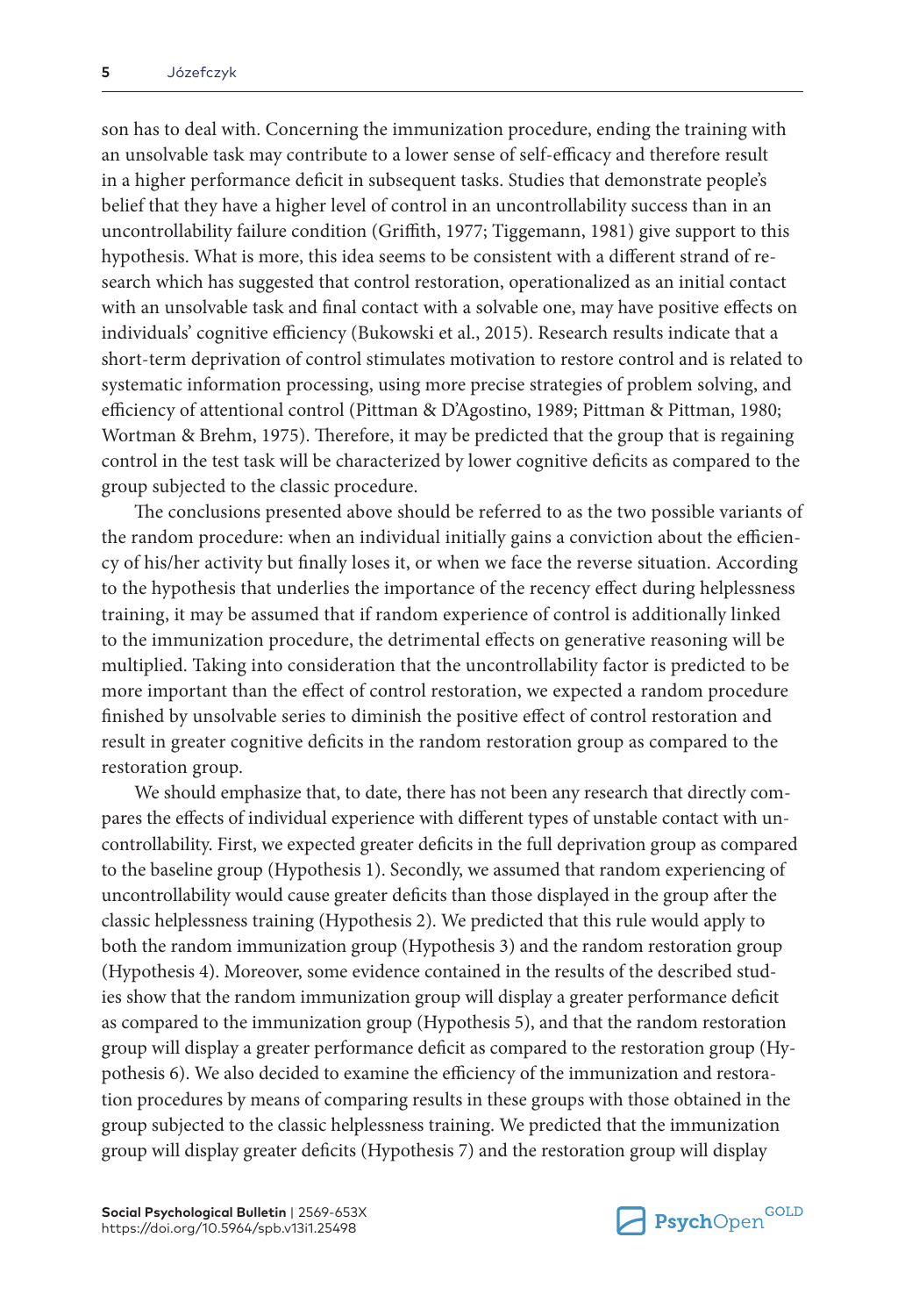lower deficits (Hypothesis 8) as compared to the classic helplessness training group. In order to evoke the experience of different types of personal control deprivation, a differentiation between the configuration of solvable and unsolvable series in the Informational Helplessness Training was made (Kofta & Sędek, 1993). The intensity of cognitive and motivational deficits, meant in terms of the state of cognitive exhaustion, was measured with the Linear Orders Task (Sędek & von Hecker, 2004), which is designed to examine the skill of creating mental models.

# **Method**

### **Participants**

One hundred and fifty-nine students from the University of Lodz (118 women and 41 men;  $M_{\text{age}}$  = 20.92 years, *SD* = 1.85) took part in the study. They were randomly assigned to one of six experimental conditions: (1) full control deprivation (*n* = 27); (2) random immunization ( $n = 27$ ); (3) immunization ( $n = 27$ ); (4) random restoration ( $n = 27$ ); (5) restoration  $(n = 26)$ ; (6) baseline  $(n = 25)$ . No participant was excluded due to the results of the manipulation procedure (see the Method Section).

### **Procedure**

Upon participants' arrival to the laboratory, the experimenter informed them that the study would concern "memory and reasoning skills" and was made up of two separate tasks. All measures and stimuli materials were presented via computer. Having read the instructions, participants were asked to perform the first task, which was the Informational Helplessness Training (IHT). On the basis of the experimental condition that participants were randomly assigned to, they were given a different configuration of solvable and unsolvable problems. After uncontrollability manipulation, the Linear Orders Task was presented. Finally, participants were asked a set of questions regarding the efficiency of the manipulation. Experimental procedures lasted about 45 min.

### **Materials**

### **Informational Helplessness Training (IHT)**

To induce uncontrollability, we used a task based on the procedure developed by Sędek and Kofta (1990). It consisted of eight discrimination series composed of eight trials each. On each trial one figure was presented. The figures varied on five dimensions, each determining two possible features: (a) size (small or large), (b) shape (triangle or circle), (c) surface (plain or striped), (d) position of a line (at the top or bottom of the figure) and (e) size of the letter 'r' in the middle of the figure (small or large). In each series one of ten figure features was chosen. The participants' task was to identify it by inspecting the information 'Yes' or 'No' presented at the bottom of the figure. In a given trial, 'Yes' means presence,

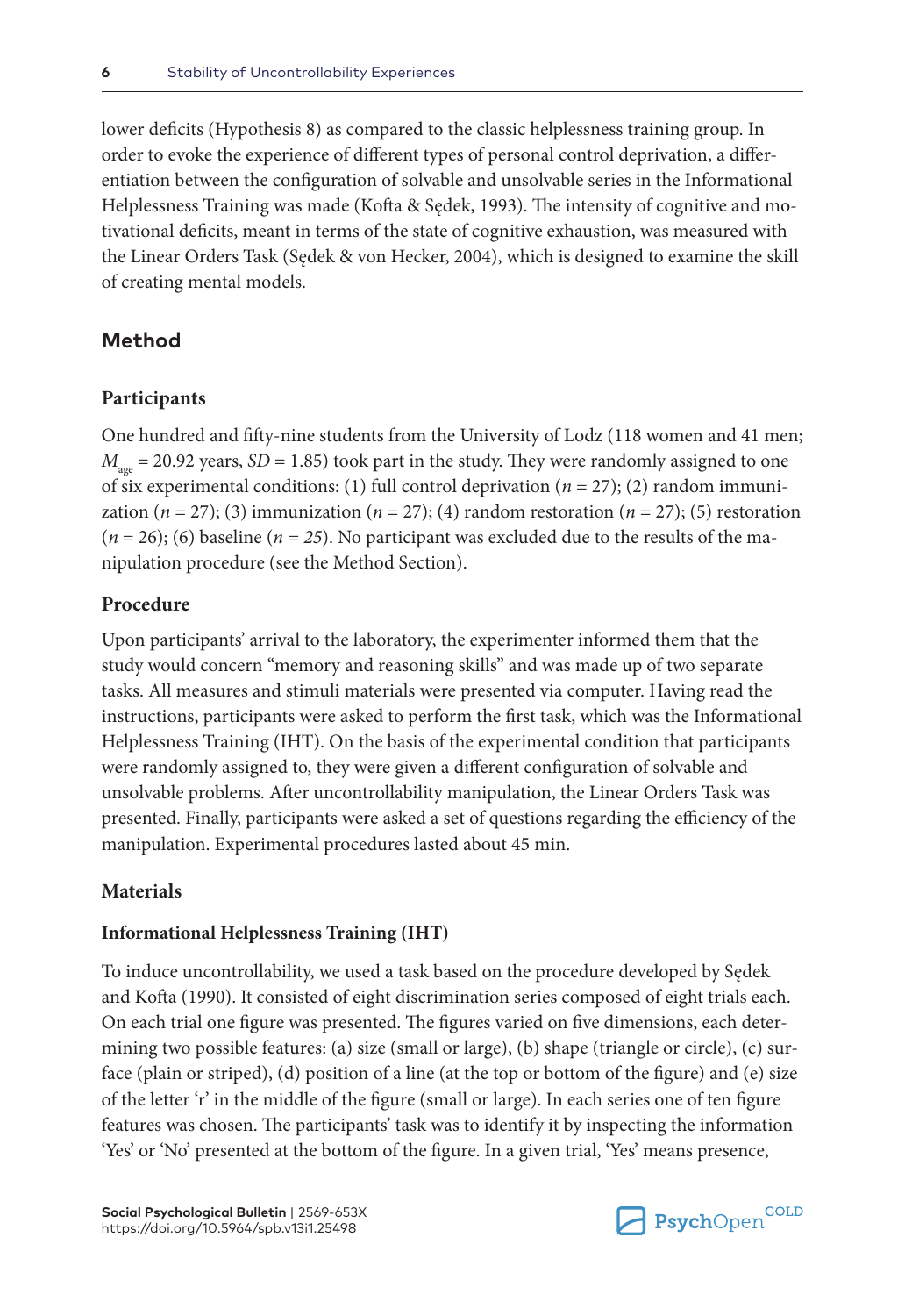whereas 'No' means lack of the target feature. By manipulation of the piece of information that accompanied the figure presented on screen, each series was either solvable or unsolvable. In the solvable series, the feedback was truthful – 'Yes' indicated that the target feature was present in the figure and 'No' that it was absent. Thus, the problem was potentially solvable and the exposure of each image allowed for gradual reduction in the number of potentially correct answers. In unsolvable trials, identifying the target feature was impossible as the sequence of 'Yes' and 'No' appeared in such a way that each potential problem solution was equally confirmed and negated. Each series was completed with a list of ten features on which participants appointed the solution.

Every participant was instructed that all series were solvable but in fact each experimental condition was made up of a different configuration of solvable and unsolvable series. In the full deprivation condition all eight tasks were unsolvable. In the immunization group, the first four series were solvable, and the last four were unsolvable. The restoration group experienced the inverse order: first unsolvable tasks and then the solvable ones. Random groups experienced partial uncontrollability by coping with both solvable and unsolvable series presented in a random way. The order of the controllable and uncontrollable series was not entirely convertible so as to avoid repeatability and thus stability of the experience. The difference between the first and the second group concerned the first and the last presented series – in the random immunization group the first series was solvable, and the last one was unsolvable; in the random restoration group, the solvability of the first and last series was reversed. In the control condition all tasks were solvable. The configuration of solvable and unsolvable series in each experimental condition is presented in Table 1.

| The experimental condition |                 |  |             | The configuration of series in the Linear Orders Task |
|----------------------------|-----------------|--|-------------|-------------------------------------------------------|
| Full deprivation           |                 |  | U U U U U U |                                                       |
| Random immunization        | SUUSUSSU        |  |             |                                                       |
| Immunization               | S S S S U U U U |  |             |                                                       |
| Random restoration         | USSUSUUS        |  |             |                                                       |
| Restoration                | UUUUSSSS        |  |             |                                                       |
| <b>Baseline</b>            |                 |  | SSSSSSS     |                                                       |

*The Configuration of Solvable and Unsolvable Series Presented in Each Experimental Condition*

Table 1

*Note.* S = solvable series; U = unsolvable series.

At the end of the study all the participants were asked how difficult they found the task and if they faced any problems during solving it. No participant reported unsolvabilitynotification about the task. Answers obtained from the participants from the immunization and the control groups were pre-analysed as to ensure that results of the second task springs from the experimental manipulation, not misunderstanding instructions – participants should have reached a level of 50% correct answers (two correct answers in the

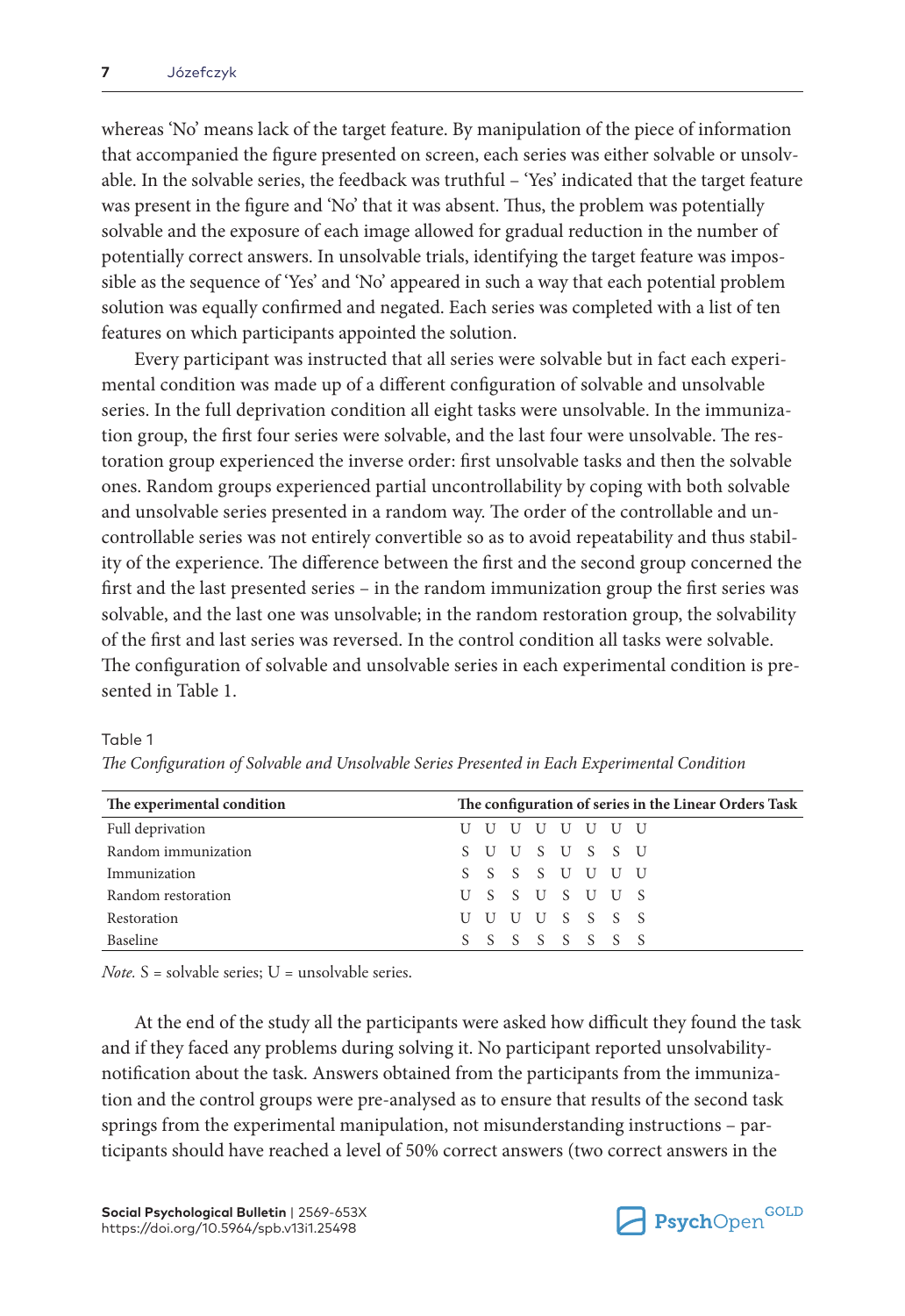immunization group and four correct answers in the control group). No participant was excluded from further analyses.

### **Linear Orders Task**

The efficiency of the generative reasoning, defined in terms of the ability to construct mental models, was measured using the Linear Orders Task (Sędek & von Hecker, 2004). It consisted of eight series of three phases each:

**(1) Learning** – three pairs describing relations between four people were presented. Participants were asked to try to remember them. There was no time constraint, but returning to the previous relation when the next one was presented on screen was impossible. There were six different name sets (three women and three men) and each name set consisted of four names. As an operationalization of difficulty level, three different types of pair orderings proposed by Smith and Foos (1975) were presented. In the simplest problems, each consecutive pair contained a matching element that facilitated the construction of a mental array (AB BC CD and CD BC AB). In order to resolve moderate problems participants had to shift the presented pairs before matching a common element (BC CD AB and BC AB CD). At the most difficult level, two pairs presented before could not be integrated in the linear order until the third pair was presented. Thus, participants had to hold both pairs in memory until the third pair was presented (AB CD BC and CD AB BC). The difficulty variable refers to the level of cognitive resources needed to resolve the problem.

Study times in each series for each presented pair were measured. It is hypothesized that participants do not simply store the presented pairs during the learning stage but they rather try to integrate them into a linear model. Studying the third pair longer than the first and the second pairs indicates a spontaneous generative mental model construction (Sędek & von Hecker, 2004).

**(2) Test** – in the second phase, participants were asked to classify six statements concerning people presented during the learning stage. Three types of pairs were queried: a) adjacent pairs as an indicator of memory retrieval, b) two-step pairs not presented during a learning phase and demand constructive reasoning across two steps on the mental model, c) end-point pair which also involves constructive reasoning but is directed the maximum array distance of the hypothetical model (see Table 2). In fact, in the test phase participants are queried about previously presented relations (adjacent pairs) and about relations that should be inferred (two-step and end-point pairs). Since the two-step and end-point pairs relate to the same process of generative reasoning, in analyses they were considered together as "inferred pairs". As dependent measures, response times for correct answers and accuracy in responding to the two types of queries (adjacent and inferred) were measured for each order difficulty.

**(3) Maths** – this phase is made up of four simple mathematical equations in order to clear memory of the previously presented verbal material.

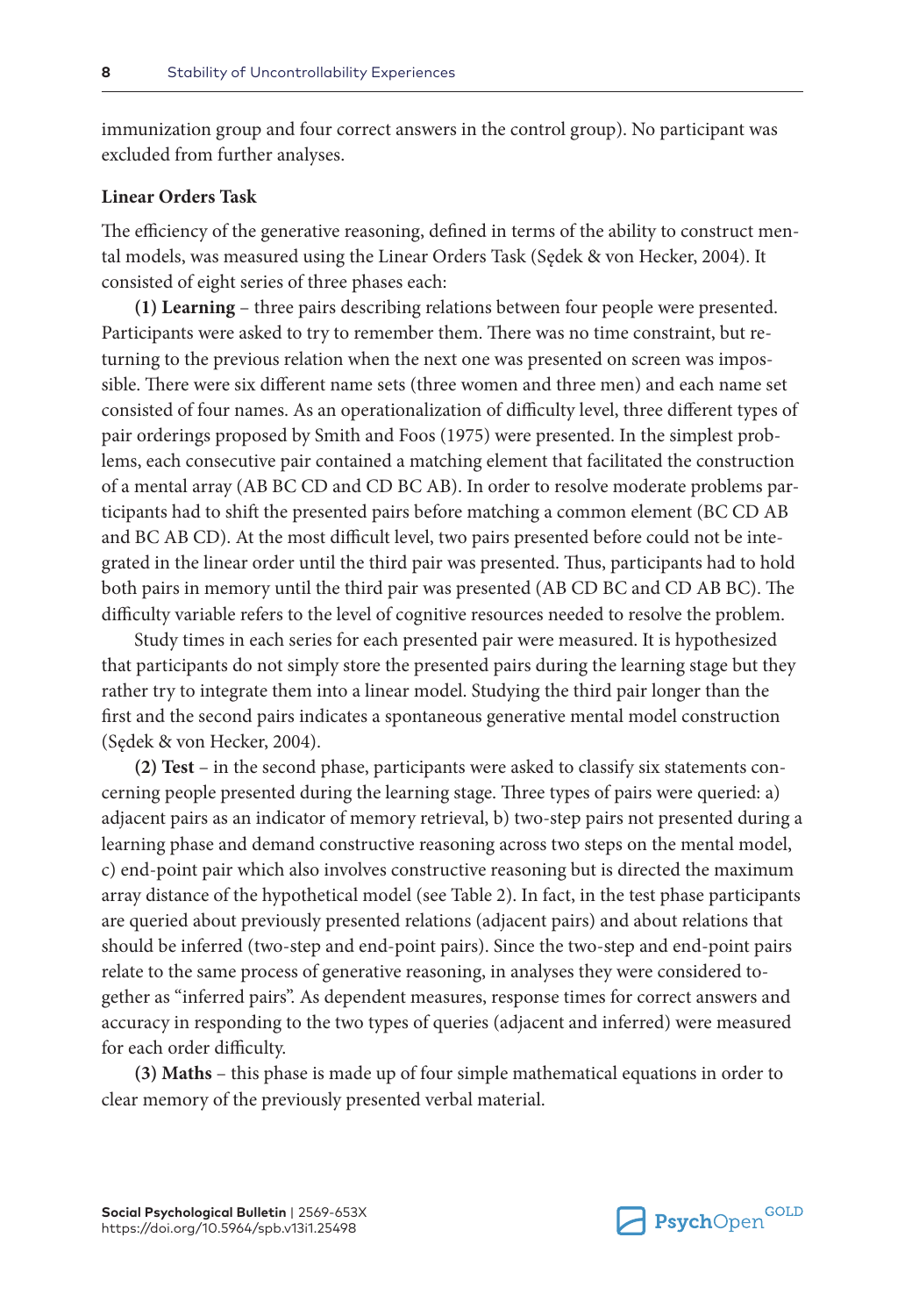| Name of the relation | Number of question | Set of pairs that is concerned in the question |
|----------------------|--------------------|------------------------------------------------|
| Adjacent pairs       |                    |                                                |
|                      |                    | A > B                                          |
|                      | 2                  | B > C                                          |
|                      | 3                  | C > D                                          |
| Two-step pairs       |                    |                                                |
|                      | $\overline{4}$     | A > C                                          |
|                      | 5                  | B > D                                          |
| End-point pair       |                    |                                                |
|                      | 6                  | A > D                                          |

### Table 2

*The Pair Distance Variable in the Linear Orders Task*

*Note.* The potentially generated mental array:  $A > B > C > D$ .

# **Results**

# **Study Times**

First, we analyzed the relation between the stability of the uncontrollability experience and study times during the learning stage in the Linear Orders Task. The results were compared at three levels of difficulty and for three subsequently presented pairs. A 6 (helplessness training: full control deprivation vs. random immunization vs. immunization vs. random restoration vs. restoration vs. baseline)  $\times$  3 (order difficulty: simple vs. moderate vs. difficult)  $\times$  3 (presented pair: first vs. second vs. third) mixed-model ANOVA, with helplessness training as a between-subjects factor and order difficulty and presented pair as withinsubjects factors, revealed a significant main effect of helplessness training,  $F(5, 153) = 2.56$ ,  $p = .029$ ,  $\eta_{\rm p}^2 = .080$ . Planned contrast comparisons revealed that, as predicted, study times in the full deprivation condition were longer than in the baseline condition,  $t(153) = 2.31$ ,  $p = .022$ ,  $r = .18<sup>1</sup>$ . Most importantly, differences between the full deprivation group and both random groups did not reach the significance level and it concerns the comparison with random groups considered first together  $(t(153) = 0.59, p = .556, r = .05)$  and then separately (with random immunization group:  $t(153) = 0.91$ ,  $p = .365$ ,  $r = .07$ ; with random restoration group  $t(153) = 0.11$ ,  $p = .910$ ,  $r = .01$ ). No differences were found for the random immunization versus immunization group as well,  $t(153) = -1.02$ ,  $p = .311$ ,  $r = .08$ , but study times in the random restoration group were significantly longer than in the restoration group,  $t(153) = 2.31$ ,  $p = .022$ ,  $r = .18$ . With regard to the last two hypotheses, the comparison between the full deprivation condition and the immunization condition was not significant,  $t(153) = -0.11$ ,  $p = .915$ ,  $r < .001$ , in contrast to the comparison between the full deprivation condition and the restoration condition,  $t(153) = 2.32$ ,  $p = .022$ ,  $r = .18$ . The mean study times and standard deviations are shown in Table 3.



<sup>&</sup>lt;sup>1</sup> We used *r* contrast as an effect size measure for planned contrasts (Field, 2009).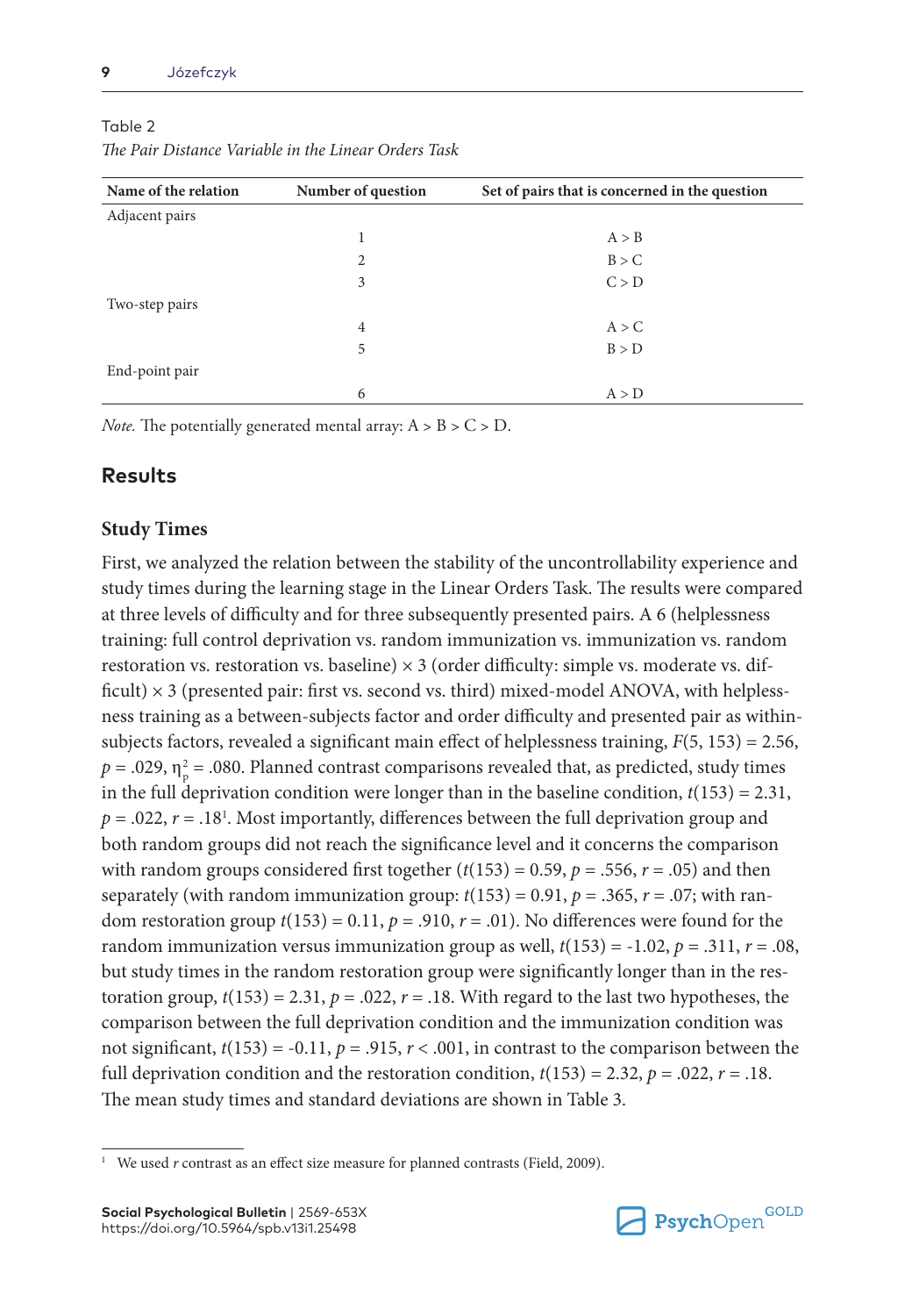|                | <b>. וישו</b>                                                                                       |
|----------------|-----------------------------------------------------------------------------------------------------|
|                | š.<br>֧֧֧֧֧֧֧֪֪֧֧֧֧֪֧֧֧֧֧֚֚֚֚֚֚֚֚֚֚֚֚֚֚֚֚֚֚֚֚֚֚֚֚֚֚֚֚֚֚֚֡֝֟֓֝֬֝֟֓֝֬֝֬֝֬֝֝֬֝֬֝֬֝֬֝֬֝֬֝֬֝֬֝֬֝֬֝֬֝֬֝֬֝ |
|                |                                                                                                     |
|                |                                                                                                     |
|                |                                                                                                     |
|                |                                                                                                     |
|                |                                                                                                     |
|                |                                                                                                     |
|                |                                                                                                     |
|                |                                                                                                     |
|                |                                                                                                     |
|                |                                                                                                     |
|                |                                                                                                     |
|                | Ì                                                                                                   |
|                |                                                                                                     |
|                |                                                                                                     |
|                |                                                                                                     |
|                |                                                                                                     |
|                |                                                                                                     |
|                |                                                                                                     |
|                |                                                                                                     |
|                |                                                                                                     |
|                |                                                                                                     |
|                | $\frac{1}{2}$                                                                                       |
|                |                                                                                                     |
|                |                                                                                                     |
|                |                                                                                                     |
|                |                                                                                                     |
|                |                                                                                                     |
|                |                                                                                                     |
|                |                                                                                                     |
|                |                                                                                                     |
|                | ļ                                                                                                   |
|                |                                                                                                     |
|                |                                                                                                     |
|                |                                                                                                     |
|                |                                                                                                     |
|                |                                                                                                     |
|                |                                                                                                     |
|                | I                                                                                                   |
|                |                                                                                                     |
|                |                                                                                                     |
|                |                                                                                                     |
|                |                                                                                                     |
|                | ¢                                                                                                   |
|                |                                                                                                     |
|                |                                                                                                     |
|                |                                                                                                     |
|                |                                                                                                     |
|                | j                                                                                                   |
|                |                                                                                                     |
|                |                                                                                                     |
|                |                                                                                                     |
|                |                                                                                                     |
|                |                                                                                                     |
|                |                                                                                                     |
|                |                                                                                                     |
|                |                                                                                                     |
|                |                                                                                                     |
|                |                                                                                                     |
|                |                                                                                                     |
|                | ţ                                                                                                   |
|                |                                                                                                     |
|                |                                                                                                     |
|                | ' limes (                                                                                           |
|                |                                                                                                     |
|                | $\ddot{F}$                                                                                          |
|                |                                                                                                     |
| $\overline{0}$ |                                                                                                     |
|                |                                                                                                     |

|           |           | Full                      |              | Random       |              |              |              | Random      |                |              |              |                 |                |         |          |
|-----------|-----------|---------------------------|--------------|--------------|--------------|--------------|--------------|-------------|----------------|--------------|--------------|-----------------|----------------|---------|----------|
|           | Presented | deprivation               |              | immunization |              | Immunization |              | restoration |                | Restoriation |              | <b>Baseline</b> |                | Overall |          |
| ifficulty | pair      | $\boldsymbol{\mathsf{M}}$ | $\mathbf{S}$ | z            | $\mathbf{S}$ | z            | $\mathbf{S}$ | z           | S <sub>D</sub> | z            | $\mathbf{S}$ | z               | S <sub>D</sub> | z       | $\Omega$ |
| imple     |           |                           |              |              |              |              |              |             |                |              |              |                 |                |         |          |
|           |           | 10.21                     | 1.12         | 8.44         | 1.12         | 10.32        | 1.12         | 10.35       | 1.12           | 8.15         | 1.14         | 8.47            | 1.16           | 9.32    | 1.13     |
|           |           | 8.16                      | 0.89         | 6.61         | 0.89         | 9.14         | 0.89         | 7.75        | 0.89           | 6.70         | 0.90         | 6.86            | 0.92           | 7.54    | 0.89     |
|           |           | 9.54                      | 0.92         | 9.37         | 0.92         | 9.84         | 0.92         | 8.65        | 0.92           | 6.72         | 0.93         | 7.34            | 0.95           | 8.57    | 0.92     |
| Moderate  |           |                           |              |              |              |              |              |             |                |              |              |                 |                |         |          |
|           |           | 11.92                     | 1.06         | 10.57        | 1.06         | 12.18        | 1.06         | 11.00       | 1.06           | 9.85         | 1.08         | 10.03           | 1.10           | 10.93   | 1.07     |
|           |           | 12.20                     | 1.16         | 9.29         | 1.16         | 12.34        | 1.16         | 11.41       | 1.16           | 10.49        | 1.18         | 8.95            | 1.21           | 10.78   | 1.17     |
|           |           | 10.58                     | 1.24         | 11.25        | 1.24         | 10.82        | 1.24         | 9.37        | 1.24           | 7.41         | 1.27         | 9.15            | 1.29           | 9.76    | 1.25     |
|           |           |                           |              |              |              |              |              |             |                |              |              |                 |                |         |          |
|           |           | 15.29                     | 1.35         | 15.38        | 1.35         | 16.53        | 1.35         | 16.73       | 1.35           | 12.82        | 1.37         | 13.08           | 1.40           | 14.97   | 1.36     |
|           | N         | 25.33                     | 2.71         | 23.91        | 2.71         | 23.55        | 2.71         | 27.00       | 2.71           | 17.87        | 2.76         | 17.01           | 2.82           | 22.44   | 2.74     |
|           | ↶         | 15.13                     | 1.23         | 13.30        | 1.23         | 14.83        | 1.23         | 14.82       | 1.23           | 12.00        | 1.26         | 10.90           | 1.28           | 13.50   | 1.24     |
| Jveral    |           | 13.15                     | 1.30         | 12.01        | 1.30         | 13.28        | 1.30         | 13.01       | 1.30           | 10.22        | 1.32         | 10.20           | 1.35           |         |          |

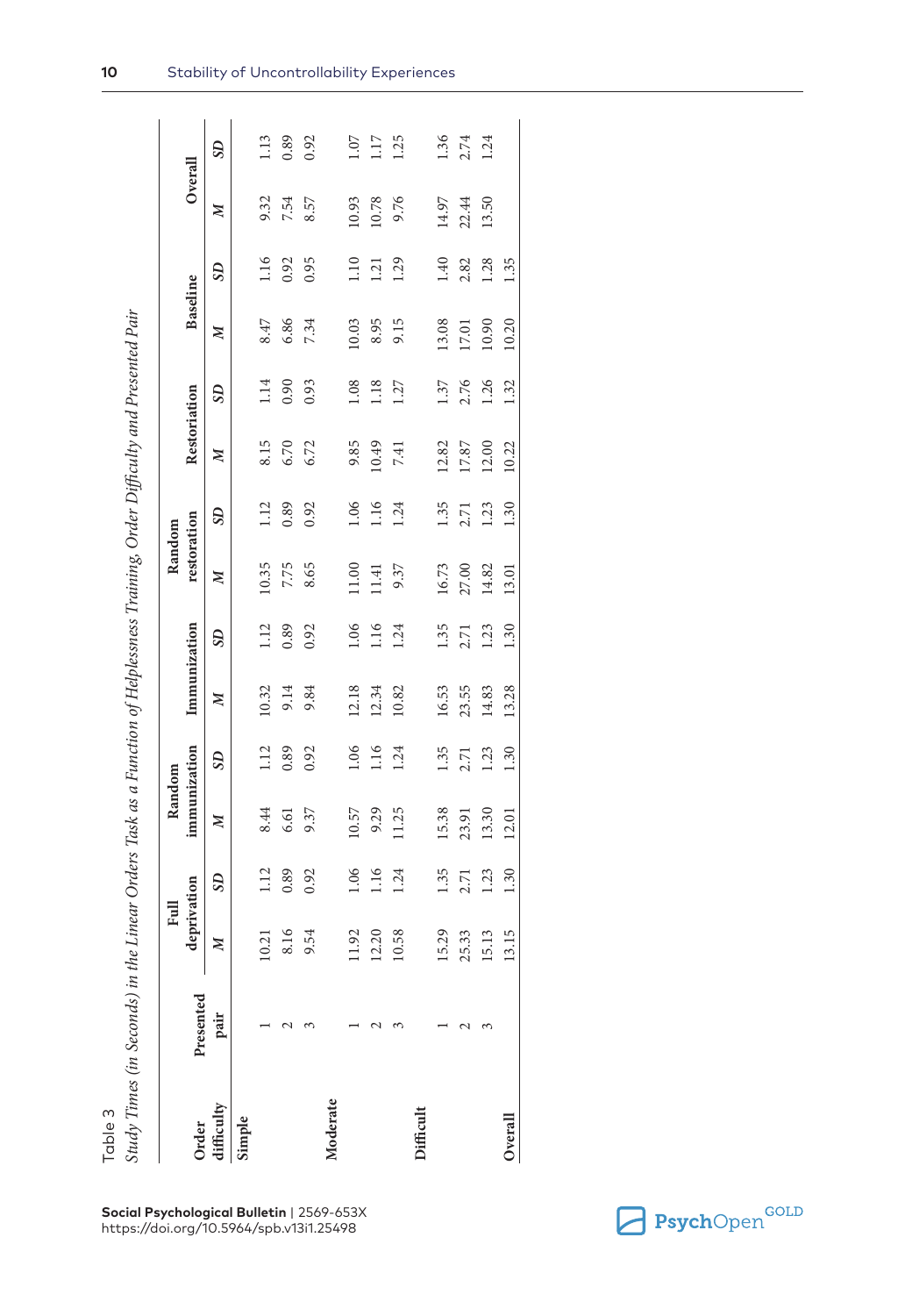The analysis also revealed significant main effects of order difficulty *F*(2, 306) = 205.56,  $p < .001$ ,  $\eta_{\rm p}^2 = .573$ , and presented pairs,  $F(2, 306) = 38.99$ ,  $p < .001$ ,  $\eta_{\rm p}^2 = .203$ . These effects were qualified by an order difficulty  $\times$  presented pairs interaction,  $F(4, 612) = 32.71$ ,  $p < .001$ ,  $\eta_{\rm p}^2 = .176$ , showing interesting result that third pairs were studied not longer but shorter than both first and second pairs in moderate,  $t(153) = 2.41$ ,  $p = .017$ ,  $r = .19$ , and difficult orders,  $t(153) = 9.06$ ,  $p < .001$ ,  $r = .59$ ), there were no significant differences in the simple ones,  $t(153) = -0.47$ ,  $p = .638$ ,  $r = .04$  (for descriptive statistics see Table 3). The interaction of helplessness training with order difficulty ( $F(10, 306) = 1.58$ ,  $p = .111$ ,  $\eta_p^2 =$ .049) and presented pairs  $(F < 1, ns)$  did not reach the significance level. The three-way interaction was not significant as well (*F* < 1, *ns*).

## **Reaction Times for Correct Answers**

We also examined differences between experimental conditions in terms of reaction times for correct answers. A 6 (helplessness training: full control deprivation vs. random immunization vs. immunization vs. random restoration vs. restoration vs. baseline)  $\times$  3 (order difficulty: simple vs. moderate vs. difficult)  $\times$  2 (pair distance: adjacent vs. inferred) mixed-model ANOVA with helplessness training as a between-subjects factor and order difficulty and presented pair as within-subjects factors, was conducted. The analysis revealed a significant main effect of helplessness training,  $F(5, 153) = 2.37$ ,  $p = .042$ ,  $\eta_p^2 =$ .072. Differences between the full deprivation group and the control group were nonsignificant,  $t(153) = 0.29$ ,  $p = .769$ ,  $r = .023$ . Similar to the previously presented analysis, the comparison between the full deprivation group and both random groups did not reach the significance level,  $t(153) = -1.53$ ,  $p = .128$ ,  $r = .123$  but when we consider random groups separately we can observe that participants from the random immunization group responded significantly more slowly in comparison to participants from the full deprivation group  $t(153) = -2.54$ ,  $p = .012$ ,  $r = .020$ , whereas there were no significant differences in reaction times between participants from the random restoration group and the full deprivation group  $t(153) = -0.11$ ,  $p = .914$ ,  $r = .008$ . What is more, reaction times in the random immunization condition were longer than in the immunization condition *t*(153)  $= 2.40, p = .018, r = .190$ , whereas the comparison between the random restoration group and restoration group was not significant,  $t(153) = 0.48$ ,  $p = .632$ ,  $r = .039$ . There were no significant differences in reaction times between the full deprivation group and both the immunization group  $t(153) = -0.14$ ,  $p = .889$ ,  $r = .011$  and the restoration group  $t(153) =$ 0.37,  $p = .710$ ,  $r = .029$ .

The analysis also revealed significant main effects of order difficulty, *F*(2, 306) = 56.70,  $p < .001$ ,  $\eta_{\rm p}^2 = .270$ , pair distance,  $F(1, 153) = 22.83$ ,  $p < .001$ ,  $\eta_{\rm p}^2 = .130$ , and an interaction between these factors,  $F(2, 306) = 19.06$ ,  $p < .001$ ,  $\eta_p^2 = .111$ . Reaction times for inferred pairs were longer than for adjacent pairs but only for moderate, *t*(153) = -4.17, *p* < .001, *r*  $=$  .25, and difficult orders,  $t(153) = -4.84$ ,  $p < .001$ ,  $r = .36$ . No significant differences were detected for simple orders, *t*(153) = -0.97, *p* = .334, *r* = .08

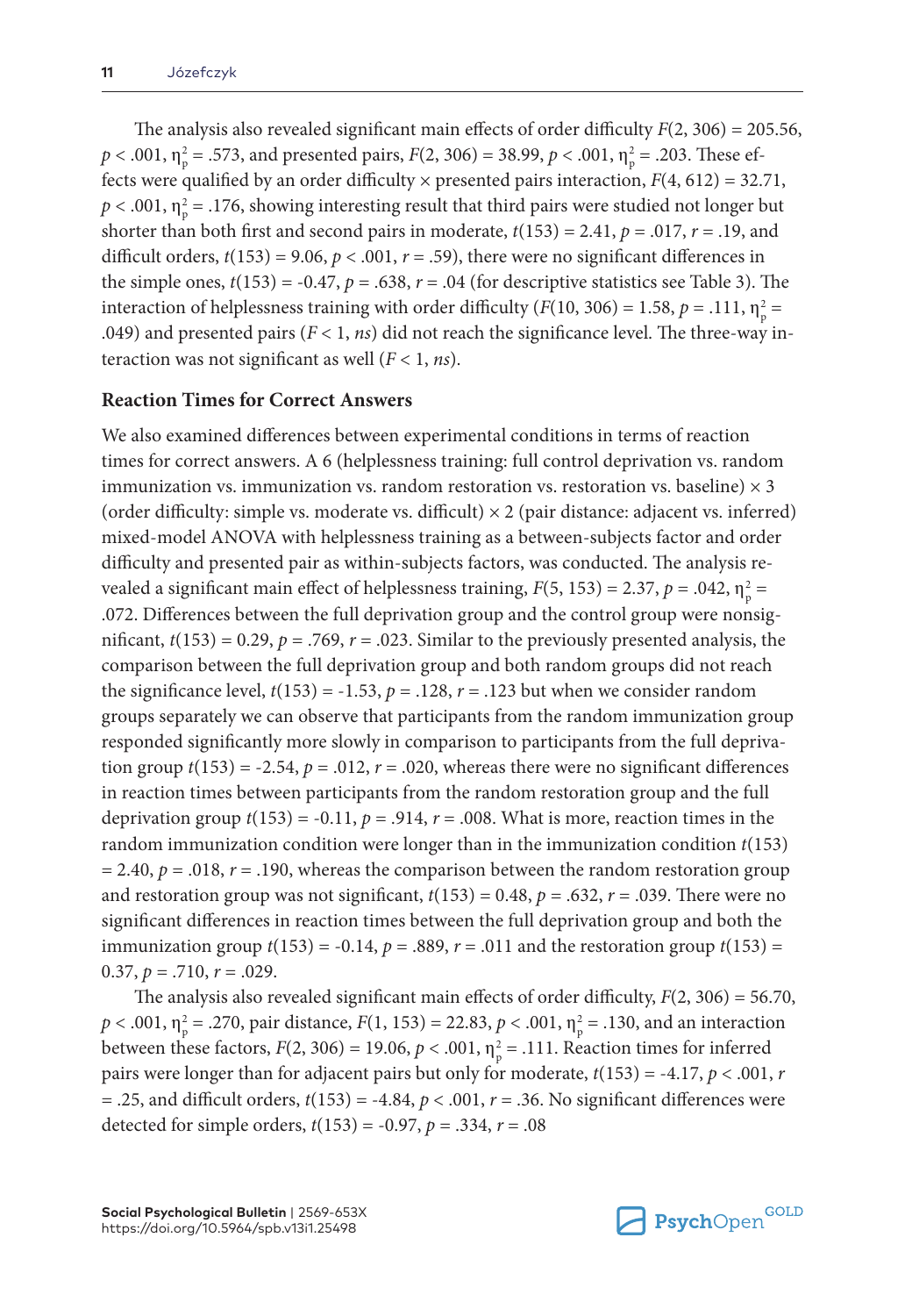|            |               |                  |      | Random       |                |              |              | Random       |          |                  |              |              |              |                  |              |
|------------|---------------|------------------|------|--------------|----------------|--------------|--------------|--------------|----------|------------------|--------------|--------------|--------------|------------------|--------------|
| Order      |               | Full deprivation |      | immunization |                | Immunization |              | restoration  |          | Restoriation     |              | Baseline     |              |                  | Overall      |
| difficulty | Pair distance | $\mathbb{Z}$     | SD   | $\mathbb{Z}$ | S <sub>D</sub> | $\mathbb{N}$ | $\mathbf{S}$ | $\mathbb{N}$ | $\Omega$ | $\boldsymbol{M}$ | $\mathbf{S}$ | $\mathbb{N}$ | $\mathbf{S}$ | $\boldsymbol{M}$ | $\mathbf{S}$ |
| imple      |               |                  |      |              |                |              |              |              |          |                  |              |              |              |                  |              |
|            | Adjacent      | 4.39             | 0.27 | 4.36         | 0.27           | 3.76         | 0.27         | 3.56         | 0.27     | 3.21             | 0.27         | 3.96         | 0.28         | 3.87             | 0.27         |
|            | Inferred      | 4.24             | 0.66 | 5.41         | 0.66           | 4.12         | 0.66         | 3.46         | 0.66     | 3.17             | 0.67         | 4.35         | 0.69         | 4.13             | 0.67         |
| Moderate   |               |                  |      |              |                |              |              |              |          |                  |              |              |              |                  |              |
|            | Adjacent      | 4.28             | 0.31 | 4.70         | 0.31           | 4.02         | 0.31         | 4.06         | 0.31     | 3.88             | 0.31         | 4.01         | 0.32         | 4.16             | 0.31         |
|            | Inferrec      | 4.91             | 0.82 | 6.90         | 0.82           | 5.29         | 0.82         | 4.35         | 0.82     | 4.45             | 0.83         | 5.06         | 0.85         | 5.16             | 0.83         |
| difficult  |               |                  |      |              |                |              |              |              |          |                  |              |              |              |                  |              |
|            | Majacent      | 5.57             | 0.70 | <b>7.01</b>  | 0.70           | 5.66         | 0.70         | 6.89         | 0.70     | 4.89             | 0.71         | 4.24         | 0.73         | 5.71             | 0.71         |
|            | Inferred      | $\frac{1}{3}$    | 2.43 | 16.94        | 2.43           | 9.41         | 2.43         | 9.76         | 2.43     | 9.87             | 2.48         | 8.27         | 2.53         | 10.39            | 2.46         |
| Overall    |               | 5.25             | 0.87 | 7.55         | 0.87           | 5.38         | 0.87         | 5.35         | 0.87     | 4.91             | 0.88         | 4.98         | 0.90         |                  |              |

**Social Psychological Bulletin** | 2569-653X

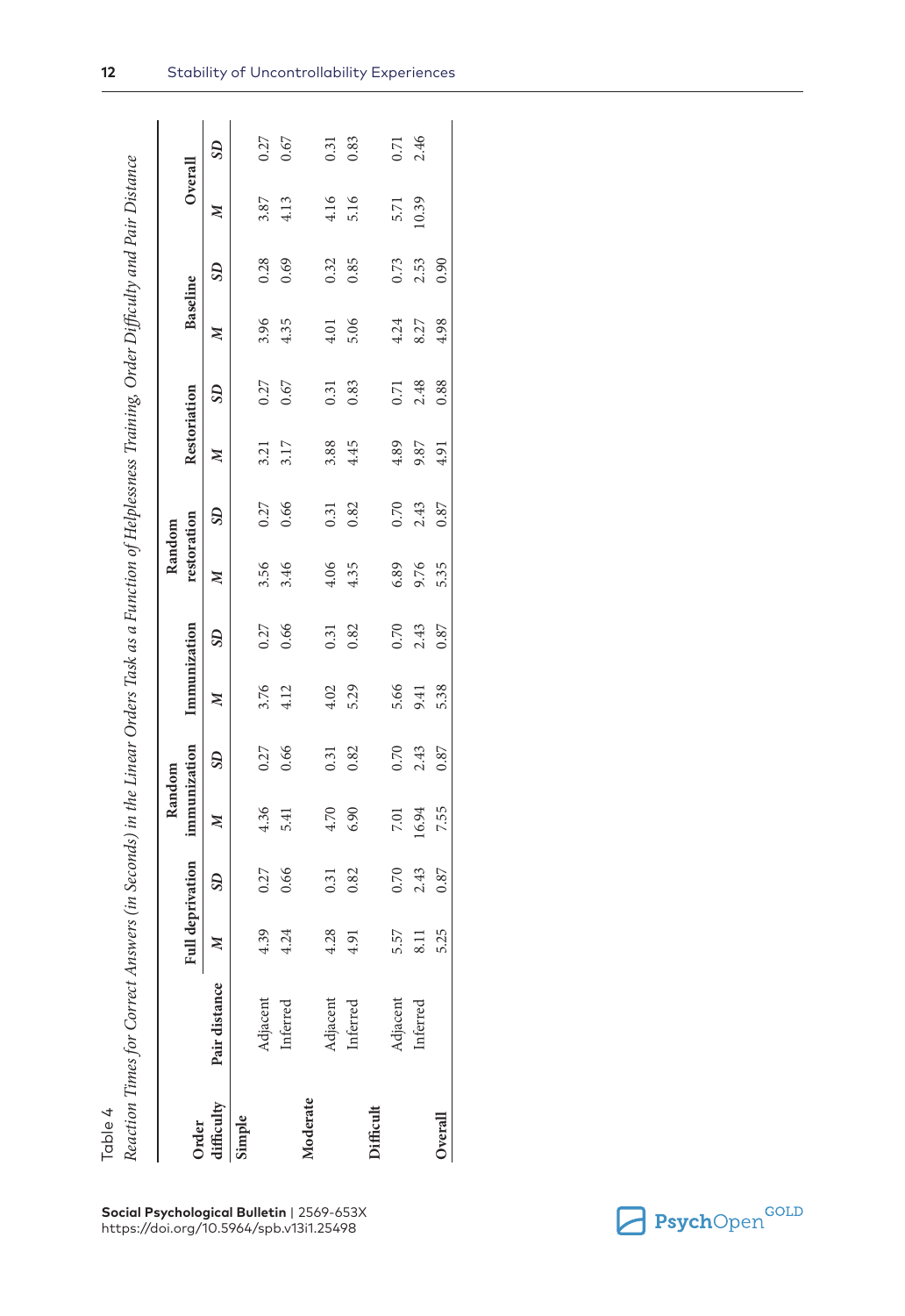We also obtained a significant interaction between the order difficulty and the helplessness training,  $F(10, 306) = 1.96$ ,  $p = .037$ ,  $\eta_p^2 = .060$ , showing that reaction times in difficult orders were longer in comparison to simple orders for random immunization, *t*(153) = -5.74, *p* < .001, *r* = .42, immunization, *t*(153) = -2.91, *p* = .004, *r* = .23, random restoration  $t(153) = -3.90$ ,  $p < .001$ ,  $r = .30$ , and restoration condition  $t(153) = -3.32$ ,  $p = .001$ ,  $r = .001$  $=$  .26. The comparison for full deprivation,  $t(153) = -0.97$ ,  $p = .334$ ,  $r = .08$ , and baseline condition  $t(153) = 1.17$ ,  $p = .244$ ,  $r = .09$ , did not reach the significance level. No other interaction effect was found (pair distance  $\times$  helplessness training:  $F(5, 153) = 1.54$ ,  $p = .181$ ,  $\eta_{\rm p}^2$  = .048; order difficulty  $\times$  pair distance  $\times$  helplessness training: *F* < 1, *ns*). All descriptive statistics for reaction times are presented in Table 4.

### **Reasoning Accuracy**

Finally, to assess the proportion of correct answers to queries for the two levels of pair distance for each order and for the three levels of difficulty we ran a 6 (helplessness training: full control deprivation vs. random immunization vs. immunization vs. random restoration vs. restoration vs. baseline)  $\times$  3 (order difficulty: simple vs. moderate vs. difficult)  $\times$  2 (pair distance: adjacent vs. inferred) mixed-model ANOVA, with helplessness training as a between-subjects factor and order difficulty and presented pair as within-subjects factors. Most importantly, the main effect of helplessness training did not reach the significance level, *F* < 1, *ns*. The analysis revealed significant main effects of order difficulty, *F*(2, 306) = 29.00,  $p < .001$ ,  $\eta_p^2 = .160$ , and pair distance,  $F(1, 153) = 9.86$ ,  $p = .002$ ,  $\eta_p^2 = .061$ . These effects were qualified by an order difficulty  $\times$  presented pairs interaction,  $F(2, 306) = 4.34$ ,  $p = .014$ ,  $\eta_{\rm p}^2 = .028$ , showing that the proportion of correct answers was significantly higher for adjacent than for inferred pairs but only for moderate,  $t(153) = -3.17$ ,  $p = .002$ ,  $r = .25$ , and difficult orders,  $t(153) = -4.84$ ,  $p < .001$ ,  $r = .36$ , not for the simple ones,  $t(153) = -0.98$ , *p* = .330, *r* = .08. The interaction of helplessness training with order difficulty (*F* < 1, *ns*) and presented pairs  $(F < 1, n_s)$  did not reach the significance level, similarly the three-way interaction (*F* < 1, *ns*). Accuracy means and standard deviations are shown in Table 5. As to make more clear differences between experimental conditions for all the dependent variables, accuracy means are shown in Figure 1.

# **Discussion**

We conducted the present study in order to verify whether different types of personal control deprivation differentiate learned helplessness deficits. In general, the results confirm the assumption that what significantly modifies the consequences of uncontrollability experience is the stability of this experience. A high level of uncertainty, and on a more speculative note cognitive entropy, experienced by a person struggling with unsolvable problems intermixed with solvable problems, seems to result in generative reasoning deficits comparable or even greater than those experienced after the classic procedure. Such findings are in opposition to the assumption that formulating unstable

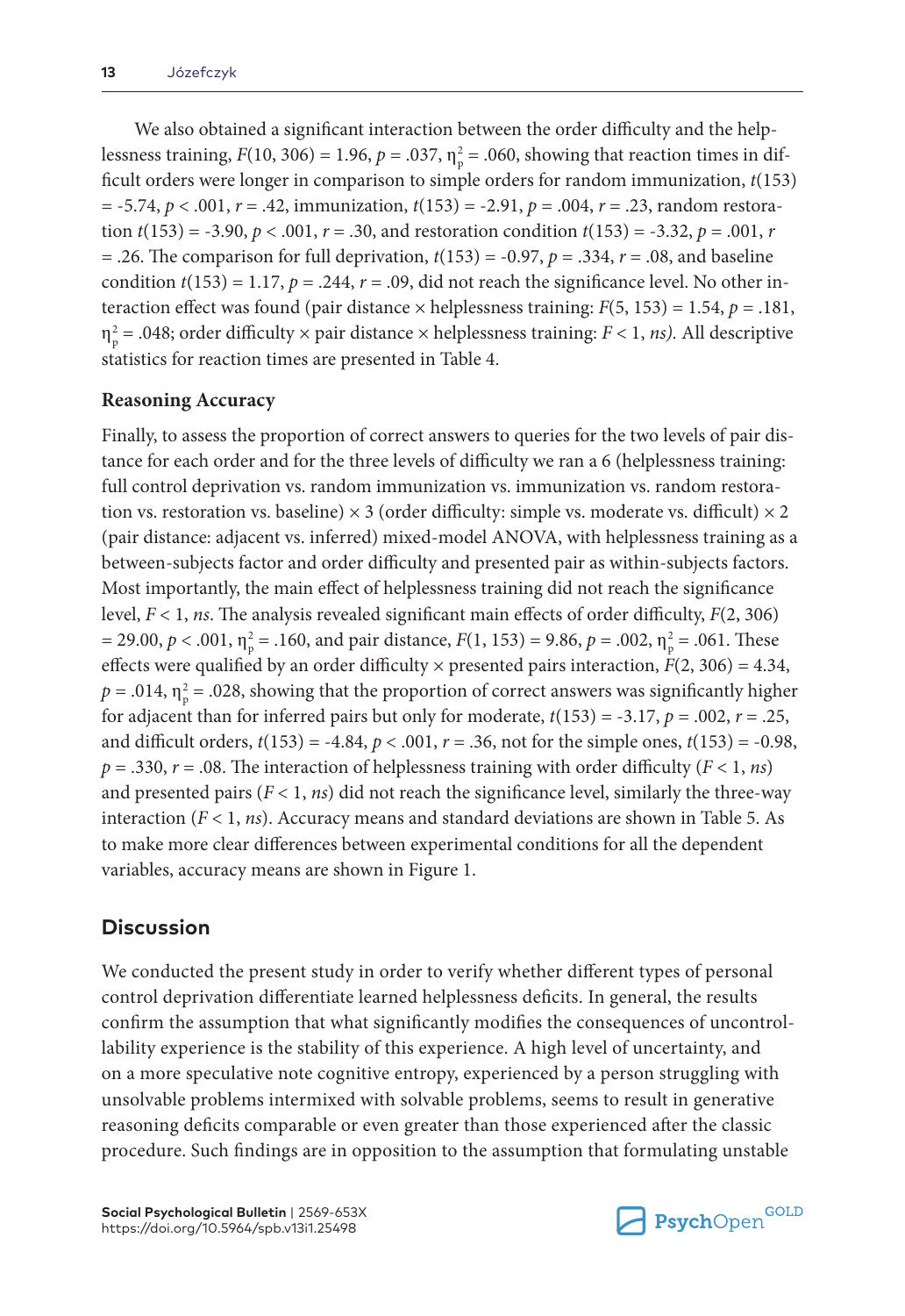|  |  | ł |
|--|--|---|
|  |  |   |
|  |  |   |
|  |  |   |
|  |  |   |
|  |  |   |
|  |  |   |
|  |  |   |

|            |               |                  |                | Random       |              |              |              | Random       |              |              |                |              |              |              |      |
|------------|---------------|------------------|----------------|--------------|--------------|--------------|--------------|--------------|--------------|--------------|----------------|--------------|--------------|--------------|------|
| Order      |               | Full deprivation |                | immunization |              | Immunization |              | restoration  |              | Restoriation |                | Baseline     |              | Overall      |      |
| difficulty | Pair distance | $\mathbb{Z}$     | S <sub>D</sub> | $\mathbb{Z}$ | $\mathbf{S}$ | $\mathbb{Z}$ | $\mathbf{S}$ | $\mathbb{N}$ | $\mathbf{S}$ | $\mathbb{N}$ | S <sub>D</sub> | $\mathbb{Z}$ | $\mathbf{S}$ | $\mathbb{Z}$ | SD   |
| simple     |               |                  |                |              |              |              |              |              |              |              |                |              |              |              |      |
|            | Adjacent      | 0.98             | 0.02           | 0.94         | 0.02         | 0.94         | 0.02         | 0.93         | 0.02         | 0.89         | 0.02           | 0.95         | 0.02         | 0.94         | 0.02 |
|            | Inferred      | 0.96             | 0.03           | 0.90         | 0.03         | 0.94         | 0.03         | 0.94         | 0.03         | 0.88         | 0.03           | 0.96         | 0.03         | 0.93         | 0.03 |
| Moderate   |               |                  |                |              |              |              |              |              |              |              |                |              |              |              |      |
|            | Adjacent      | 0.93             | 0.03           | 0.94         | 0.03         | 0.93         | 0.03         | 0.94         | 0.03         | 0.92         | 0.03           | 0.95         | 0.03         | 0.94         | 0.03 |
|            | inferred      | 0.93             | 0.03           | 0.94         | 0.03         | 0.90         | 0.03         | 0.95         | 0.03         | 0.88         | 0.03           | 0.93         | 0.03         | 0.92         | 0.03 |
| difficult  |               |                  |                |              |              |              |              |              |              |              |                |              |              |              |      |
|            | Adjacent      | 0.84             | 0.03           | 0.91         | 0.03         | 0.90         | 0.03         | 0.89         | 0.03         | 0.85         | 0.03           | 0.89         | 0.03         | 0.88         |      |
|            | Inferred      | 0.81             | 0.04           | 0.79         | 0.04         | 0.84         | 0.04         | 0.85         | 0.04         | 0.79         | 0.04           | 0.86         | 0.04         | 0.82         | 0.04 |
| Overall    |               | 0.91             | 0.03           | 0.90         | 0.03         | 0.91         | 0.03         | 0.92         | 0.03         | 0.87         | 0.03           | 0.92         | 0.03         |              |      |

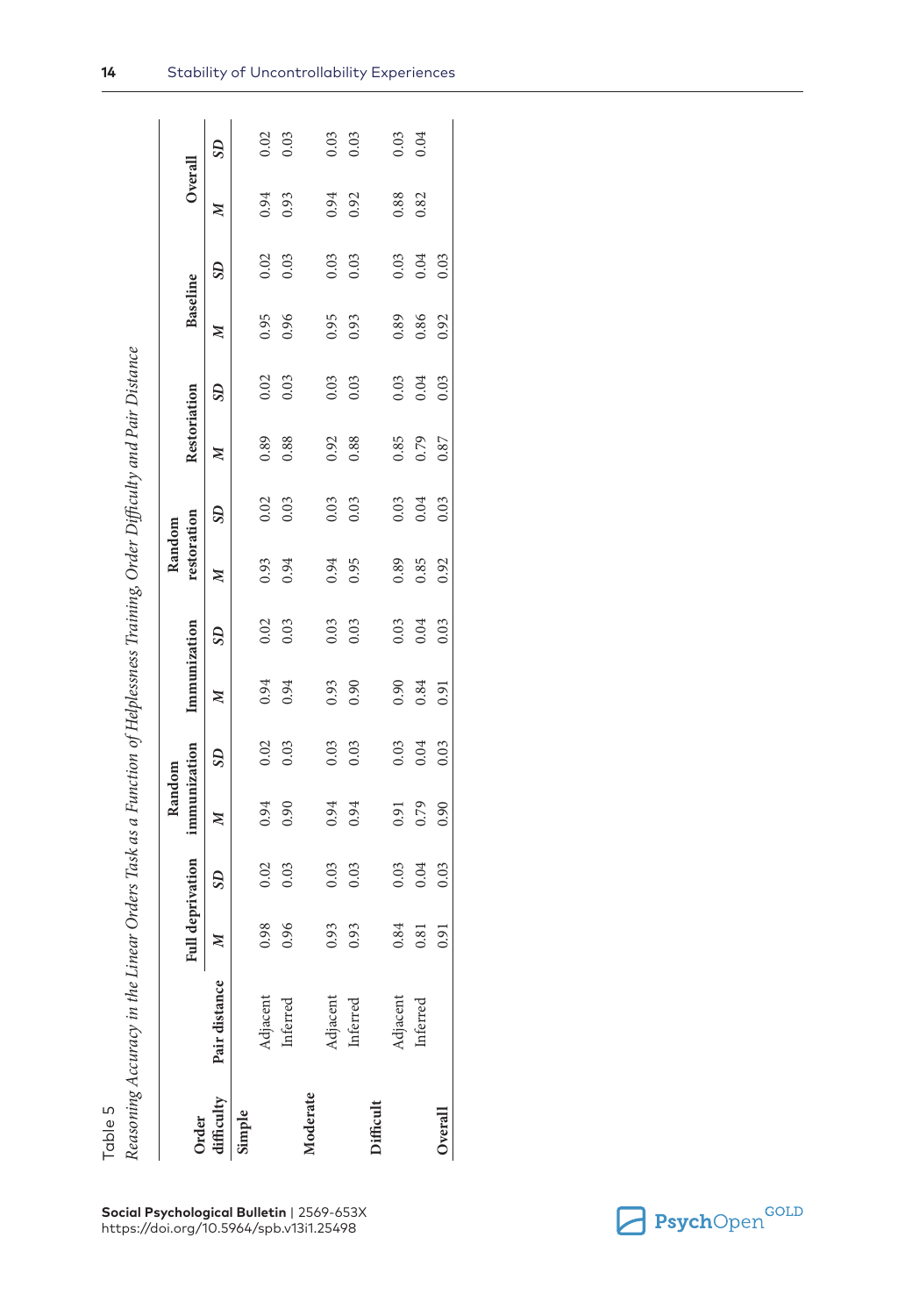

*Figure 1.* Cognitive exhaustion in terms of study times, reaction times for correct answers and reasoning accuracy in the Linear Orders Task for six groups: full deprivation, random immunization, immunization, random restoration, restoration, and control group. Error bars represent standard deviation.

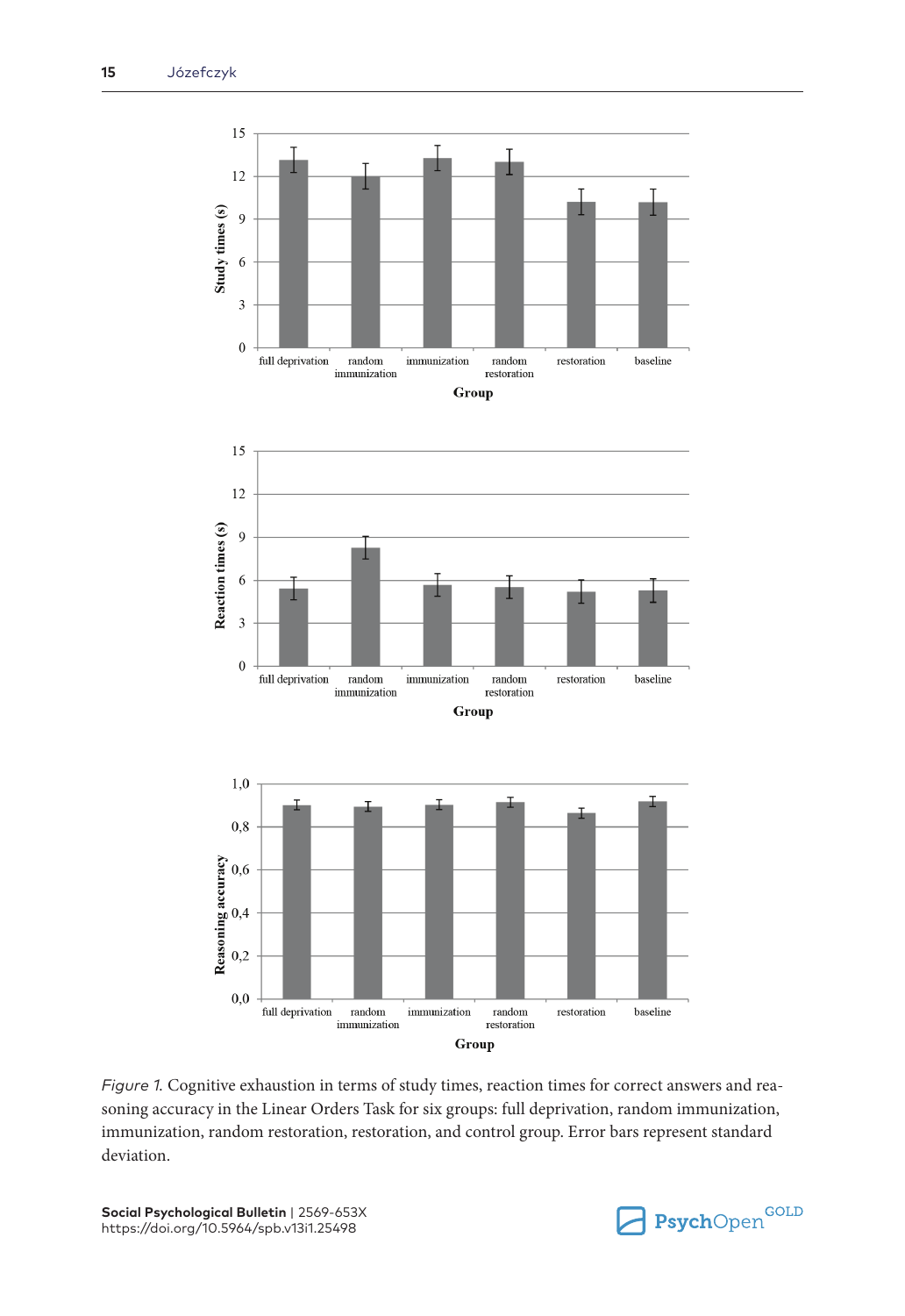attributions after helplessness training may protect a person against learned helplessness deficits (Abramson et al., 1978). However, it should be noted that researchers presumed that the stability dimension is responsible for the chronicity of the deficits, not their size. Mechanisms of those effects need to be further explored, but it may be hypothesized that instability of personal control deprivation leads to a cognitive exhaustion state but it is limited in time.

The observed effects of randomness, however, did not concern the reasoning accuracy in the Linear Orders Task, which appeared to be too easy for the participants. The percentage of correct answers for all the groups, which fluctuates around 90, seems to confirm one of the major assumptions of the Informational Model of Helplessness that the deficits of learned helplessness become apparent only in difficult and complex tasks (Kofta & Sędek, 1993; Sędek & Kofta, 1990). In the present study, the task was found not to be a sufficiently sensitive measure of the efficiency of generative reasoning, so no significant effects of helplessness training were obtained. However, some other measures revealed several valuable findings.

First, an interesting pattern emerged for study times in the learning phase of the Linear Orders Task. It was found that for all groups with uncontrollable pre-exposure, with the exception of the restoration group, the study times were longer than for the control group. Taking this measure as an indicator of an experienced difficulty in integrative processes, we may conclude that they needed more time to achieve the level of performance comparable to baseline participants. Such a finding concerns both random groups and indicates that an unstable controllability experience may result in constructive processes problems comparable to those after the classic procedure. This clearly supports the idea that the level of cognitive exhaustion syndrome is not only a function of the duration of learned helplessness training as was previously assumed (e.g., Wortman & Brehm, 1975), and shorter but unstable contact with unsolvable tasks may lead to deficits as well. Concerning the immunization process, it seems that initial contact with solvable series was insufficient to reduce negative effects of subsequent unsolvable tasks and the effect of a loss of control was so strong that it diminished the effect of randomness. Taking into account that, to date, the efficiency of the immunization procedure has been evidenced only with the use of Behavioral Helplessness Training, followed by a task that demanded a behavioral activity, for example, pressing an adequate button in order to avoid an unpleasant sound, it seems plausible to hypothesize that the immunization process requires a social context understood as a behavioral activity evaluated by others. Results obtained for the control restoration process were in line with our hypothesis, which predicts that the random procedure will diminish the positive effect of control restoration and result in greater cognitive deficits in the random restoration group as compared to the restoration group. The positive effect of control restoration seems to emerge only when there is a systematic shift from uncontrollable to controllable series and this pattern of results resembles that obtained by Bukowski et al. (2015). It seems, however, that it is an oversimplification to assume that moderate levels of control deprivation lead to cognitive mobilization effects, because such an effect was

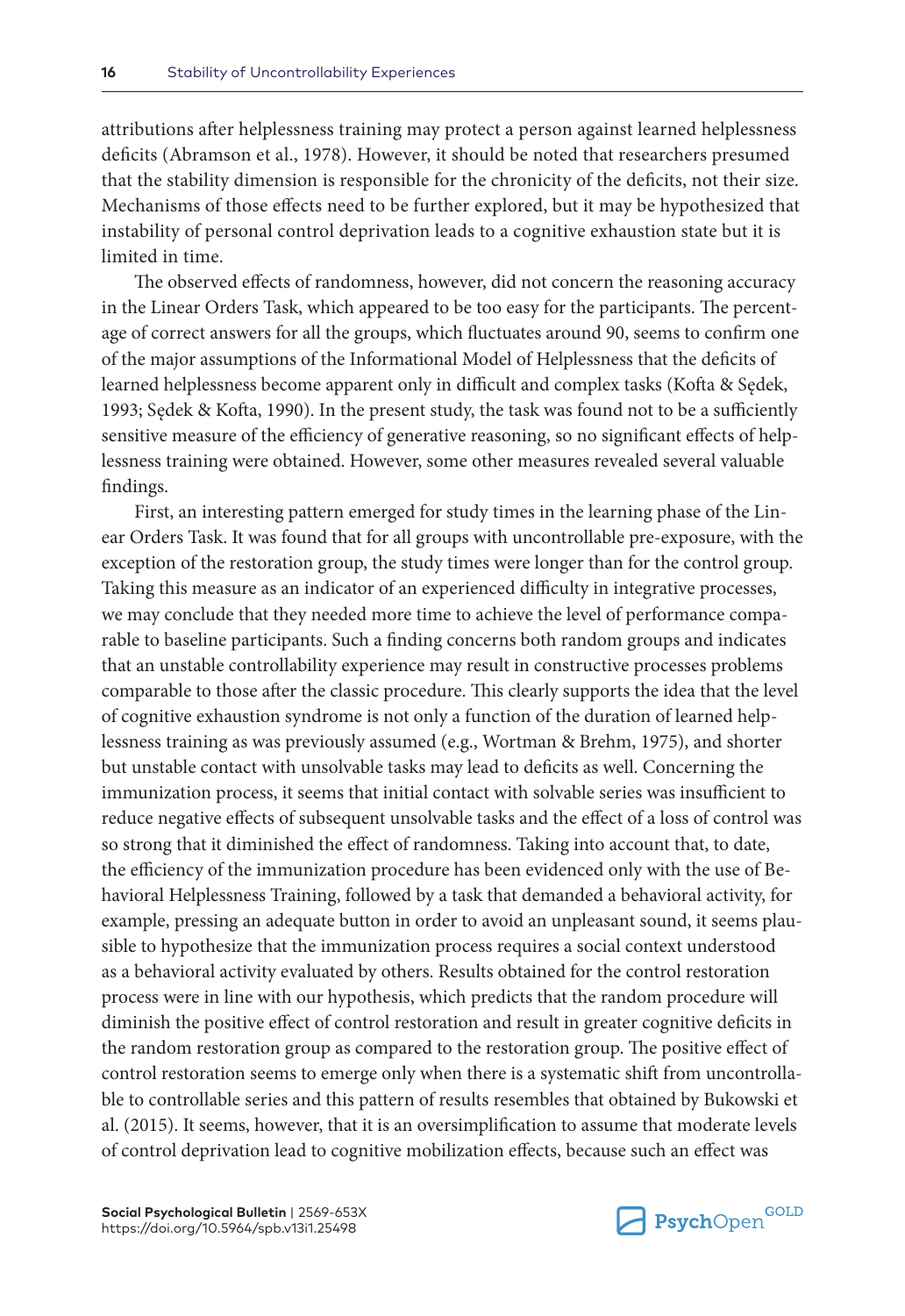obtained only when loss of control was preceded by solvable tasks. What is more, results suggest that in the light of the Informational Model of Helplessness, immunization to the learned helplessness may be possible but with the reverse procedure than the one assumed by Seligman and Maier (1967), which is consistent with the idea of the dominance of the retroactive interference during helplessness training.

Another interesting finding emerged for the reaction times for correct answers in the testing phase of the Linear Orders Task, which may be interpreted in terms of processing efficiency. It appeared that the random immunization group showed significantly longer times of responding for correct answers in comparison to all other groups. These results are congruent with the assumption that instability of control experience may, indeed, be a factor contributing to cognitive impairment after prolonged exposure to non-contingency. However, this effect emerges only for the immunization sequence, not the restoration one. Taking into account the significant differences between the random immunization group and immunization group, it should be noted that it was the random procedure, and not loss of control itself, that caused the transition to the state of learned helplessness. This result becomes especially important in the situation of no significant differences between the group with the classic helplessness training and the control group. If the test task was so simple that it did not display cognitive deficits in the group in which such deficits were observed in many other studies, it seems that the process of random immunization must have a special influence upon generative reasoning. Such results are in line with the hypothesis that an instability of control experience results in cognitive deficits similar to those experienced upon anxiety and may not impair performance effectiveness (quality of performance) when it leads to the use of compensatory strategies, for example, increased use of processing resources. What is more, it seems that the last series in the helplessness training may significantly differentiate consequences of random uncontrollability experience because the presented effects do not concern a random restoration group. In contrast to the result of study times, it seems that a positive trajectory of control experience totally eliminates the effects of an instability experience on generative reasoning.

Apart from the intergroup differences, general regularities in the process of solving the Linear Orders Task were observed. Results obtained for study times in the learning phase demonstrated an interesting effect that in moderate and difficult orders the third premises were studied more briefly than both the first and the second ones. It seems that in simple tasks participants do not simply store the presented pairs but rather try to integrate them into a mental model, whereas in more difficult series a spontaneous generative, constructive mental activity was diminished. This effect may underlie longer reaction times and lower reasoning accuracy in more difficult series for inferred questions as compared to the adjacent ones. Presumably, in the testing phase of linear orders participants did not only recollect adequate pairs on the basis of previously generated mental models, but rather had to invest an additional effort to reach the high level of performance. In particular, this concerned participants from immunization and restoration groups, both random and stable, who needed significantly more time to give correct answers in difficult tasks in comparison

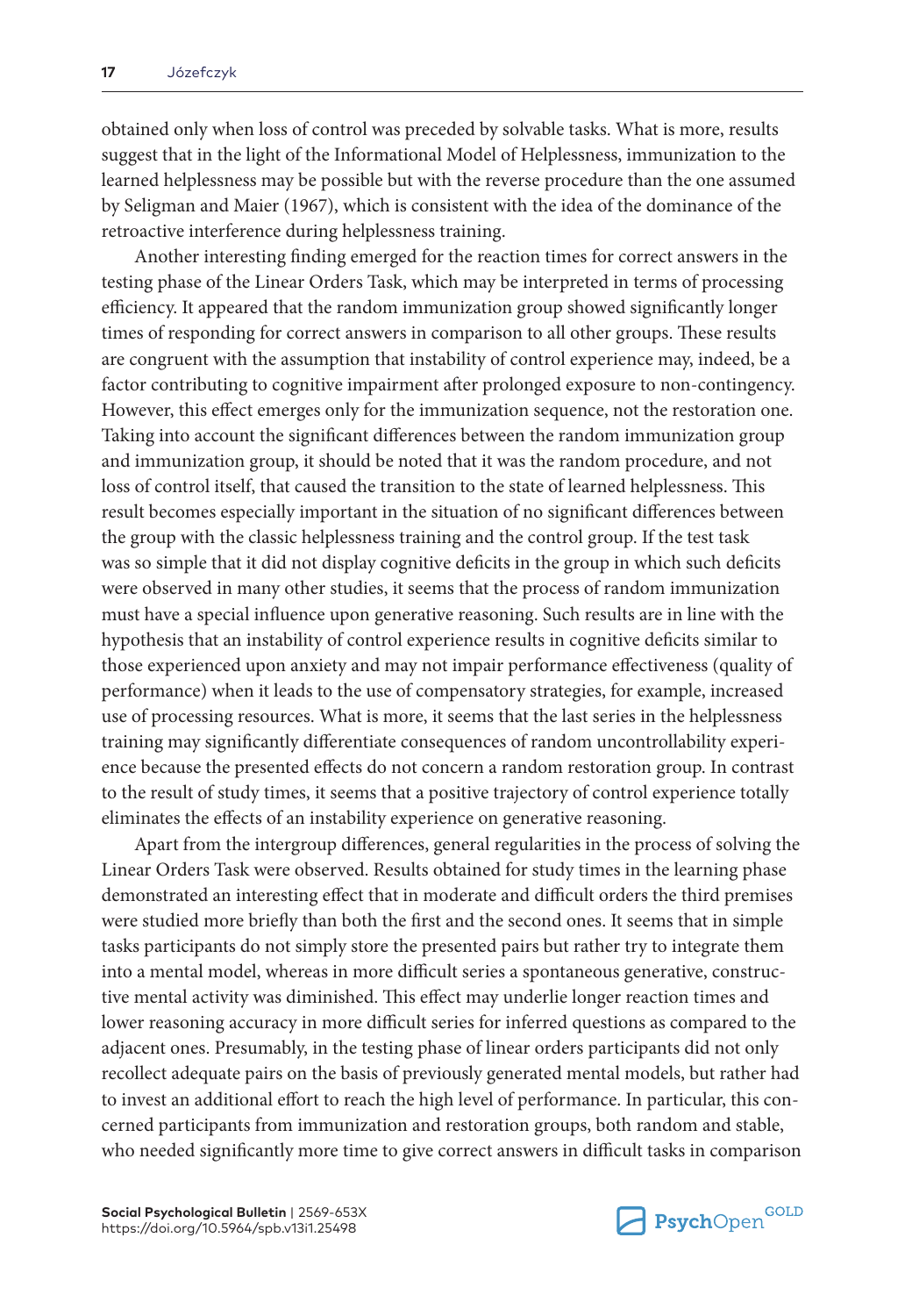with simple tasks. Therefore, it seems plausible to hypothesize that the function impaired by uncontrollability pre-exposure was not memory retrieval but generative reasoning.

The results of the presented work indicate that an experience of personal control deprivation is a process the consequences of which are differentiated by two factors: the stability of control experience and the character of the first and the last series in helplessness training. We expected the first factor to prevail over the second one but our findings show different patterns of results for experienced difficulty in integrative processes in comparison to processing efficiency, and thus demonstrate that such an assumption would be an oversimplification. For the first indicator of a cognitive exhaustion state, the effect of randomness seems to be dominant as participants from both groups exposed to instability of control experience needed more time to learn the presented pairs in comparison to participants who underwent the classic procedure. What is more, the effect of instability was so strong that it seems to even diminish the positive effect of control restoration. Results obtained for processing efficiency present a converse pattern. For regaining control it does not make any difference whether this happens as an effect of unstable or stable deprivation of control – both variants seem to reduce negative effects of previously experienced lack of personal control and result in processing efficiency comparable to control condition. However, this interpretation should be taken with caution since, as reported earlier, there were no significant differences between the participants from the full deprivation and the baseline condition. Nevertheless, it can be observed that the combination of two factors expected to cause the most severe deficits in generative reasoning, that is, the instability of control experience and loss of control, results in the most decreased processing efficiency. In other words, the results demonstrated an interesting interactional pattern: with regard to control restoration, the effect of randomness results in difficulties in integrative processing, but not decreased processing efficiency, whereas with regard to the loss of control, the inverse is true. Therefore, it seems legitimate to assume that experiencing dynamic fluctuations in perceived control may highlight the importance of the recency effect and lead to formulating the final conviction about the sense of control on the basis of the last series in the helplessness training. Ending random training with a solvable task may contribute to the higher sense of self-efficacy and as a consequence result in a higher processing efficiency, whereas a final unsolvable task may be related to a lower perceived sense of control and result in a lower processing efficiency.

Different patterns of results obtained for study times and for reaction times should lead to a more careful reflection on the nature of cognitive exhaustion syndrome in terms of motivational and cognitive deficits. The study times in the Linear Orders Task was interpreted by Sedek and von Hecker (2004) as a measure of the motivational level of cognitive involvement. Kofta and Sędek (1993) assume that contact with uncontrollability causes symptoms of internal motivation loss, which are displayed in such subjective feelings as a decrease in interest in a task or lack of pleasure in undertaking an activity. Yet, results of studies in which learning times in test tasks for groups with the experience of control deprivation and the control groups were compared, mostly show that there are no significant

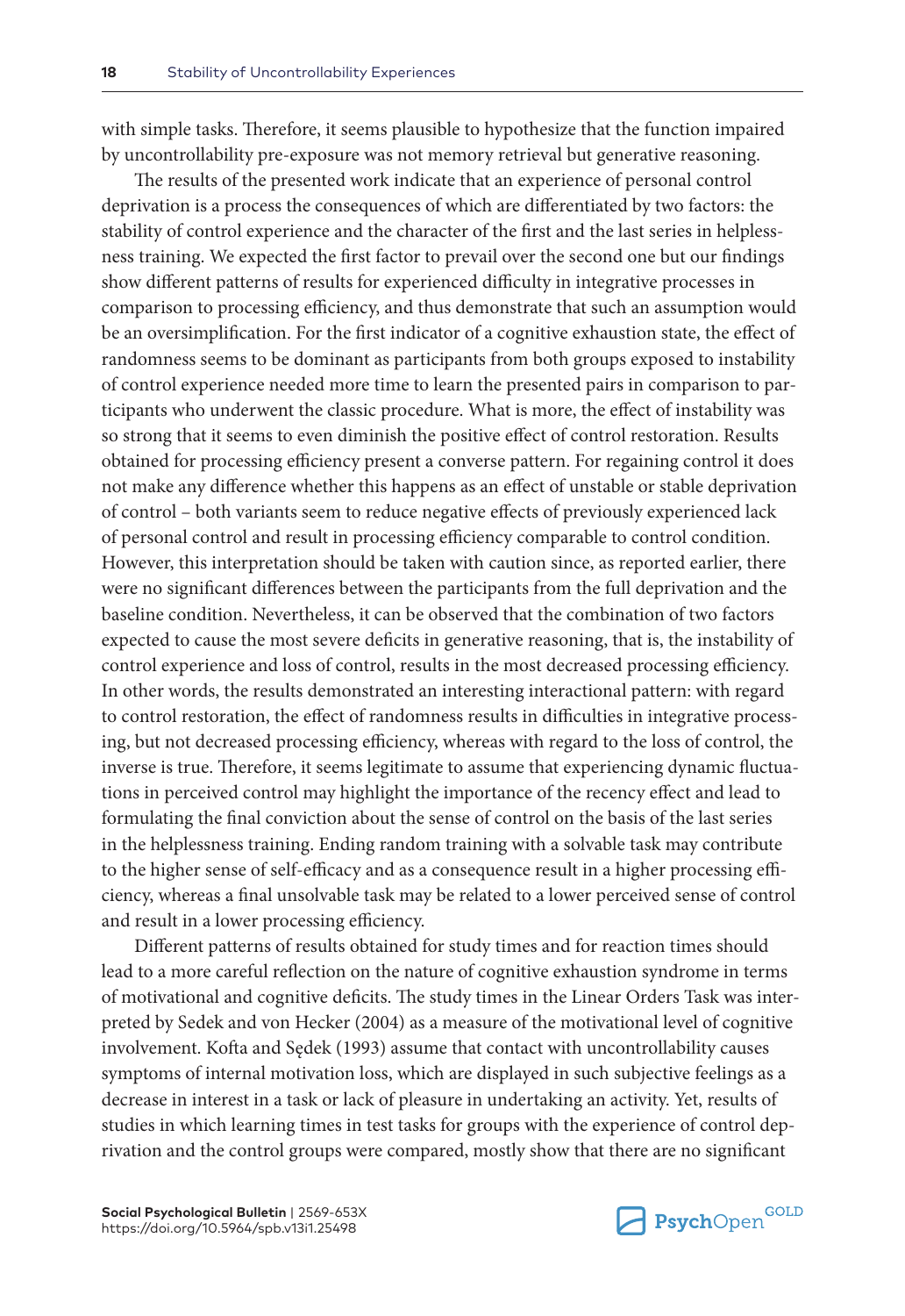differences as for an undertaken cognitive effort (Sędek & von Hecker, 2004; von Hecker & Sędek, 1999). While comparing the means obtained in this study, the results are even higher for the majority of experimental groups as compared to the control group. Such results seem to be consistent with the research demonstrating that experiencing anxiety may enhance motivation to undertake mental effort (Derakshan & Eysenck, 2009) and that control deprivation can heighten motivation and, at the same time, reduce cognitive resources (Ric & Scharnitzky, 2003). Thus, objective and subjective indicators of internal motivation seem not to be coincidental and the nature of motivational deficits in learning helplessness syndrome needs to be further explored. A hypothesis worth verification in subsequent empirical studies regards the fact that persons who experience control deprivation, despite feeling unwillingness to undertake a mental effort, finally do it and it turns out effective or not depending on the task's difficulty level. An intriguing question also refers to the importance of emotional deficits, which to date have been considered rather marginally in cognitive exhaustion syndrome. The results of the presented experiment also shed some light on the role of the level of task difficulty in learning helplessness deficits. In contrast to the assumption of the Informational Model of Helplessness (Kofta & Sędek, 1993; Sędek & Kofta, 1990), it seems that the cognitive exhaustion syndrome is not limited to difficult tasks only, but it has varied symptoms depending on the task's difficulty level. It seems plausible that in difficult tasks it is connected with effectiveness, whereas in simple tasks it is connected with processing efficiency and a motivation to undertake a cognitive effort.

There are at least two limitations of the presented study. First, the Linear Orders Task appeared to be too easy to reveal performance deterioration after Informational Helplessness Training. It may be a matter of participants, as in the research that concerned the functioning of people with depression (Brzezicka, Kamiński, Kamińska, Wołyńczyk-Gmaj, & Sędek, 2017) or subclinical depression (Sedek & von Hecker, 2004), significant differences in comparison to the control group were found. Future studies may benefit from making the task more difficult and it may be a good idea to use capital letters as stimuli instead of names in order to avoid linguistic connotations (see: Brzezicka et al., 2017). Second, our experimental design does not allow differentiation of the effect of the first series from the effect of the last series in the random procedure of helplessness training. Although there are theoretical premises which allow us to assume that the effect of the last series plays a more important role in triggering the cognitive exhaustion state, it would be worth verifying this in further studies.

To conclude, the results of the presented study indicate that deprivation of cognitive control is a process, and stability of this experience differentiates learned helplessness deficits. Instability of control experience leads to difficulties in integrative processes and – if combined with the loss of control – it results in a lower processing efficiency. Additionally, we demonstrated that immunization against a cognitive exhaustion state may be a consequence of a stable restoration of control process. The present study opens a relatively new and unexplored topic of the effects of stability of uncontrollability experiences on cognitive exhaustion and needs to be further explored, with special attention given to distinguishing cognitive and motivational deficits in cognitive exhaustion syndrome. Studying this issue

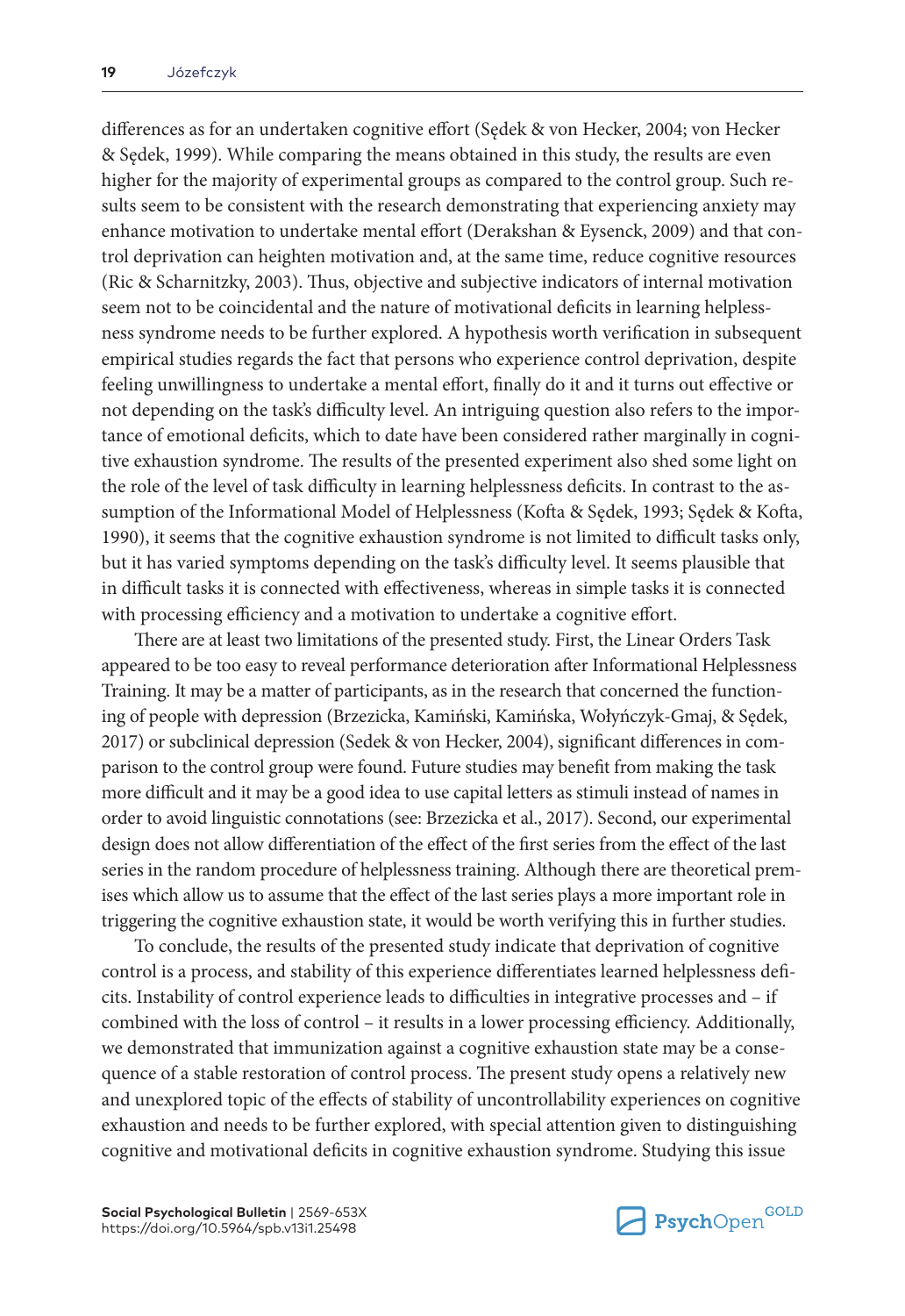seems particularly significant for the applicative character of research on the phenomenon of learned helplessness.

### **Supplementary Materials**

Data for this article are available at PsychArchives: [https://doi.org/10.23668/](https://doi.org/10.23668/psycharchives.784) [psycharchives.784](https://doi.org/10.23668/psycharchives.784)

## **Funding**

The authors have no funding to report.

### **Competing Interests**

The authors have declared that no competing interests exist.

### **Acknowledgments**

The authors have no support to report.

# **References**

- Abramson, L. Y., Seligman, M. E. P., & Teasdale, J. D. (1978). Learned helplessness in humans: Critique and reformulation. *Journal of Abnormal Psychology*, *87*, 49–74. [https://doi.](https://doi.org/10.1037/0021-843X.87.1.49) [org/10.1037/0021-843X.87.1.49](https://doi.org/10.1037/0021-843X.87.1.49)
- Bandura, A. (1977). Self-efficacy: Toward a unified theory of behavioral change. *Psychological Review*, *84*, 191–215. <https://doi.org/10.1037/0033-295X.84.2.191>
- Brzezicka, A., Kamiński, J., Kamińska, O. K., Wołyńczyk-Gmaj, D., & Sędek, G. (2017). Frontal EEG alpha band asymmetry as a predictor of reasoning deficiency in depressed people. *Cognition and Emotion*, *31*, 868–878. <https://doi.org/10.1080/02699931.2016.1170669>
- Bukowski, M., Asanowicz, D., Marzecová, A., & Lupiáñez, J. (2015). Limits of control: The effects of uncontrollability experiences on the efficiency of attentional control. *Acta Psychologica*, *154*, 43–53. <https://doi.org/10.1016/j.actpsy.2014.11.005>
- Clausius, R. (1865). *The mechanical theory of heat—with its applications to the steam engine and to physical properties of bodies.* London, United Kingdom: John van Voorst.
- Derakshan, N., & Eysenck, M. W. (2009). Anxiety, processing efficiency and cognitive performance: New developments from attentional control theory. *European Psychologist*, *14*(2), 168–176. [htt](https://doi.org/10.1027/1016-9040.14.2.168)[ps://doi.org/10.1027/1016-9040.14.2.168](https://doi.org/10.1027/1016-9040.14.2.168)

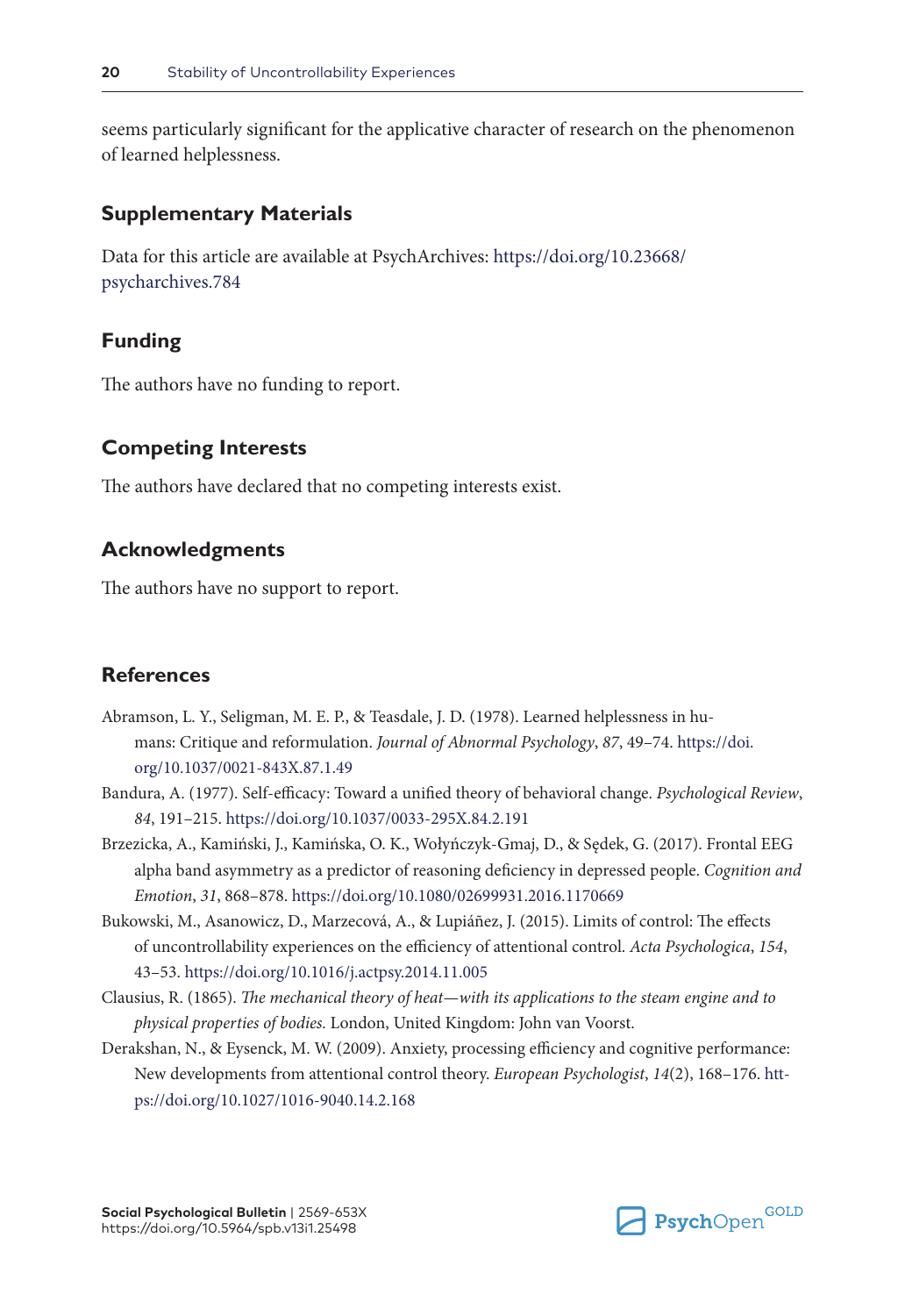- Douglas, D., & Anisman, H. (1975). Helplessness or expectation incongruency: Effects of aversive stimulation on subsequent performance. *Journal of Experimental Psychology. Human Perception and Performance*, *1*, 411–417. <https://doi.org/10.1037/0096-1523.1.4.411>
- Eakin, D. K., & Smith, R. (2012). Retroactive interference effects in implicit memory. *Journal of Experimental Psychology*, *38*(5), 1419–1424.
- Ebbinghaus, H. (1964). *Memory: A contribution to experimental psychology* (H. A. Ruger & C. E. Bussenius, Trans.). New York, NY, USA: Dover. (Original work published 1885)
- Eysenck, M. W., & Calvo, M. G. (1992). Anxiety and performance: The processing efficiency theory. *Cognition and Emotion*, *6*, 409–434.<https://doi.org/10.1080/02699939208409696>
- Eysenck, M. W., Derakshan, N., Santos, R., & Calvo, M. G. (2007). Anxiety and cognitive performance: Attentional control theory. *Emotion*, *7*, 336–353. [https://doi.org/10.1037/1528-](https://doi.org/10.1037/1528-3542.7.2.336) [3542.7.2.336](https://doi.org/10.1037/1528-3542.7.2.336)
- Field, A. (2009). *Discovering statistics using SPSS* (3rd ed.). London, United Kingdom: SAGE.
- Griffith, M. (1977). Effects of noncontingent success and failure on mood and performance. *Journal of Personality*, *45*, 442–457. <https://doi.org/10.1111/j.1467-6494.1977.tb00163.x>
- Halford, G. S. (1993). *Children's understanding: The development of mental models.* Hillsdale, NJ, USA: Lawrence Erlbaum Associates.
- Hirsh, J. B., Mar, R. A., & Peterson, J. B. (2012). Psychological entropy: A framework for understanding uncertainty-related anxiety. *Psychological Review*, *119*(2), 304–320. [https://doi.org/10.1037/](https://doi.org/10.1037/a0026767) [a0026767](https://doi.org/10.1037/a0026767)
- Johnson-Laird, P. N. (1983). *Mental models: Towards a cognitive science of language, inference and consciousness.* Cambridge, United Kingdom: Cambridge University Press.
- Jones, S. L., Nation, J. R., & Massad, P. (1977). Immunization against learned helplessness in man. *Journal of Abnormal Psychology*, *86*, 75–83. <https://doi.org/10.1037/0021-843X.86.1.75>
- Knoedler, A. J., Hellwig, K. A., & Neath, I. (1999). The shift from recency to primacy with increasing delay. *Journal of Experimental Psychology: Learning, Memory, and Cognition*, *25*(2), 474–487. <https://doi.org/10.1037/0278-7393.25.2.474>
- Kofta, M., Narkiewicz-Jodko, W., & Kobylinski, P. (2011). Deprywacja kontroli a poznanie i postawy międzygrupowe: Znaczenie deficytów poznawczych i afektywnych. In M. Kofta & M. Bilewicz (Eds.), *Wobec obcych: Zagrożenia psychologiczne a stosunku międzygrupowe* (pp. 74-99). Warsaw, Poland: Wydawnictwo Naukowe PWN.
- Kofta, M., & Sędek, G. (1993). Wyuczona bezradność: Podejście informacyjne. In M. Kofta (Ed.), *Psychologia aktywności: Zaangażowanie, sprawstwo, bezradność* (pp. 171-223). Poznań, Poland: Wydawnictwo Nakom.
- Kofta, M., & Sędek, G. (1999). Uncontrollability as irreducible uncertainty. *European Journal of Social Psychology*, *29*, 577–590. [https://doi.org/10.1002/\(SICI\)1099-0992\(199908/09\)29:5/6<577::AID-](https://doi.org/10.1002/(SICI)1099-0992(199908/09)29:5/6%3C577::AID-EJSP947%3E3.0.CO;2-K)[EJSP947>3.0.CO;2-K](https://doi.org/10.1002/(SICI)1099-0992(199908/09)29:5/6%3C577::AID-EJSP947%3E3.0.CO;2-K)
- Langer, E. J. (1975). The illusion of control. *Journal of Personality and Social Psychology*, *32*, 311–328. <https://doi.org/10.1037/0022-3514.32.2.311>
- Maier, S. F., & Seligman, M. E. P. (1976). Learned helplessness: Theory and evidence. *Journal of Experimental Psychology: General*, *105*, 3–46. <https://doi.org/10.1037/0096-3445.105.1.3>

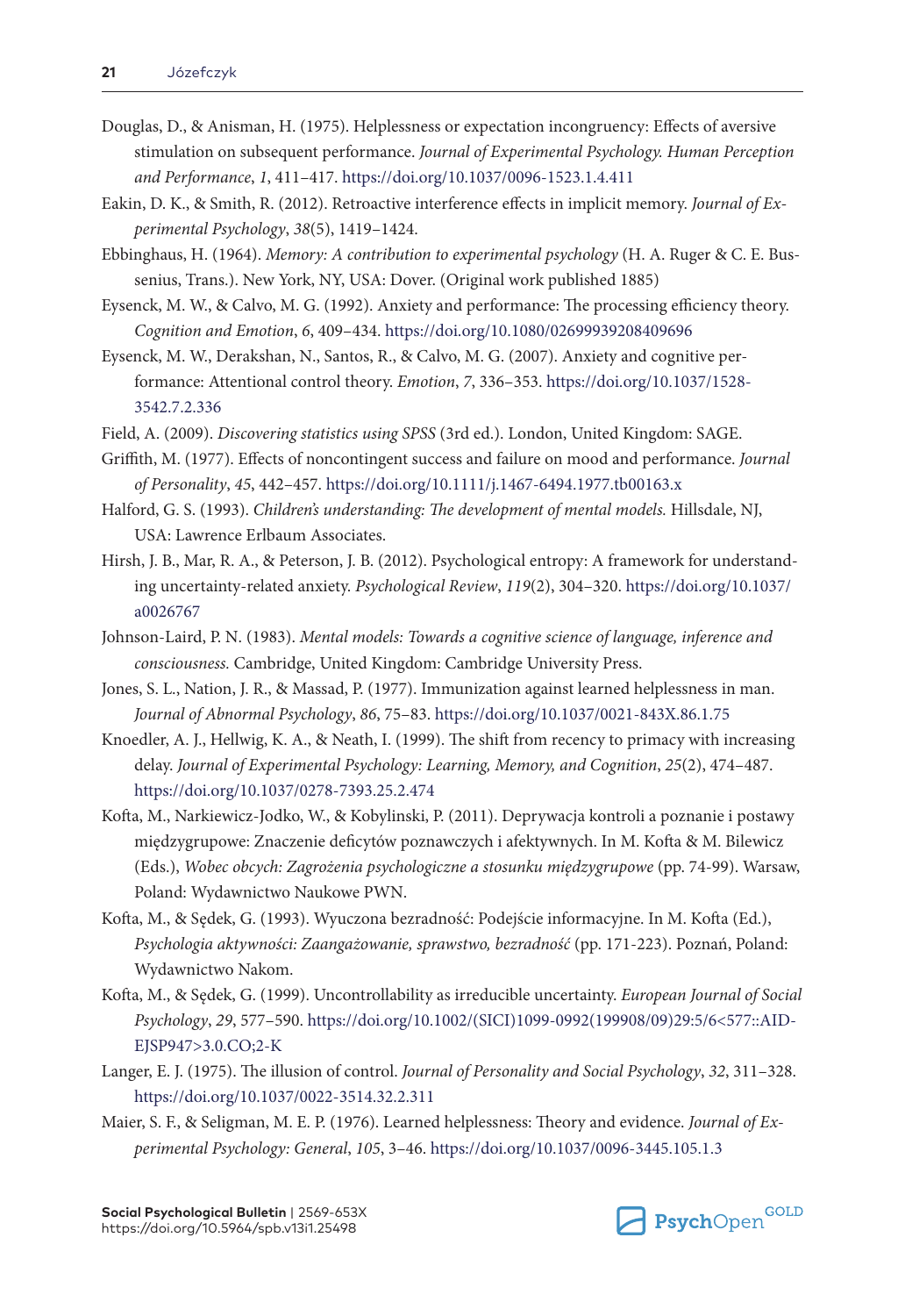- McIntosh, D. N., Sędek, G., Fojas, S., Brzezicka-Rotkiewicz, A., & Kofta, M. (2005). Cognitive performance after preexposure to uncontrollability and in a depressive state: Going with a simpler plan B. In R. W. Engle, G. Sędek, U. von Hecker, & D. N. McIntosh (Eds.), *Cognitive limitations in aging and psychopathology* (pp. 219-246). Cambridge, United Kingdom: Cambridge University Press.
- Mikulincer, M. (1988). The relation between stable/unstable attribution and learned helplessness. *British Journal of Social Psychology*, *27*, 221–230. [https://doi.org/10.1111/j.2044-8309.1988.](https://doi.org/10.1111/j.2044-8309.1988.tb00822.x) [tb00822.x](https://doi.org/10.1111/j.2044-8309.1988.tb00822.x)
- Overmier, J. B., & Seligman, M. E. P. (1967). Effects of inescapable shock upon subsequent escape and avoidance learning. *Journal of Comparative and Physiological Psychology*, *63*, 28–33. [https://](https://doi.org/10.1037/h0024166) [doi.org/10.1037/h0024166](https://doi.org/10.1037/h0024166)
- Pittman, T. S., & D'Agostino, P. R. (1989). Motivation and cognition: Control deprivation and the nature of subsequent information processing. *Journal of Experimental Social Psychology*, *25*, 465–480. [https://doi.org/10.1016/0022-1031\(89\)90001-2](https://doi.org/10.1016/0022-1031(89)90001-2)
- Pittman, T. S., & Pittman, N. L. (1980). Deprivation of control and the attribution process. *Journal of Personality and Social Psychology*, *39*, 377–389. <https://doi.org/10.1037/0022-3514.39.3.377>
- Ric, F., & Scharnitzky, P. (2003). Effects of control deprivation on effort expenditure and accuracy performance. *European Journal of Social Psychology*, *33*, 103–118. [https://doi.org/10.1002/](https://doi.org/10.1002/ejsp.134) [ejsp.134](https://doi.org/10.1002/ejsp.134)
- Sędek, G., & Kofta, M. (1990). When cognitive exertion does not yield cognitive gain: Toward an informational explanation of learned helplessness. *Journal of Personality and Social Psychology*, *58*, 729–743. <https://doi.org/10.1037/0022-3514.58.4.729>
- Sędek, G., Kofta, M., & Tyszka, T. (1993). Effects of uncontrollability on subsequent decision making: Testing the cognitive exhaustion hypothesis. *Journal of Personality and Social Psychology*, *65*, 1270–1281. <https://doi.org/10.1037/0022-3514.65.6.1270>
- Sędek, G., & von Hecker, U. (2004). Effects of subclinical depression and aging on generative reasoning about linear orders: Same or different processing limitations? *Journal of Experimental Psychology: General*, *133*, 237–260. <https://doi.org/10.1037/0096-3445.133.2.237>
- Seligman, M. E. P., & Maier, S. F. (1967). Failure to escape traumatic shock. *Journal of Experimental Psychology*, *74*, 1–9. <https://doi.org/10.1037/h0024514>
- Seligman, M. E. P., Rosellini, R. A., & Kozak, M. J. (1975). Learned helplessness in the rat: Time course, immunization and reversibility. *Journal of Comparative and Physiological Psychology*, *88*, 542–547.<https://doi.org/10.1037/h0076431>
- Smith, K. H., & Foos, P. W. (1975). Effect of presentation order on the construction of linear orders. *Memory & Cognition*, *3*, 614–618.<https://doi.org/10.3758/BF03198226>
- Tiggemann, M. (1981). Noncontingent success versus noncontingent failure and learned helplessness. *The Journal of Psychology: Interdisciplinary and Applied*, *109*(2), 233–238. [https://doi.org/](https://doi.org/10.1080/00223980.1981.9915310) [10.1080/00223980.1981.9915310](https://doi.org/10.1080/00223980.1981.9915310)
- Unsworth, N., Brewer, G. A., & Spillers, G. J. (2013). Focusing the search: Proactive and retroactive interference and the dynamics of free recall. *Journal of Experimental Psychology*, *39*(6), 1742–1756.